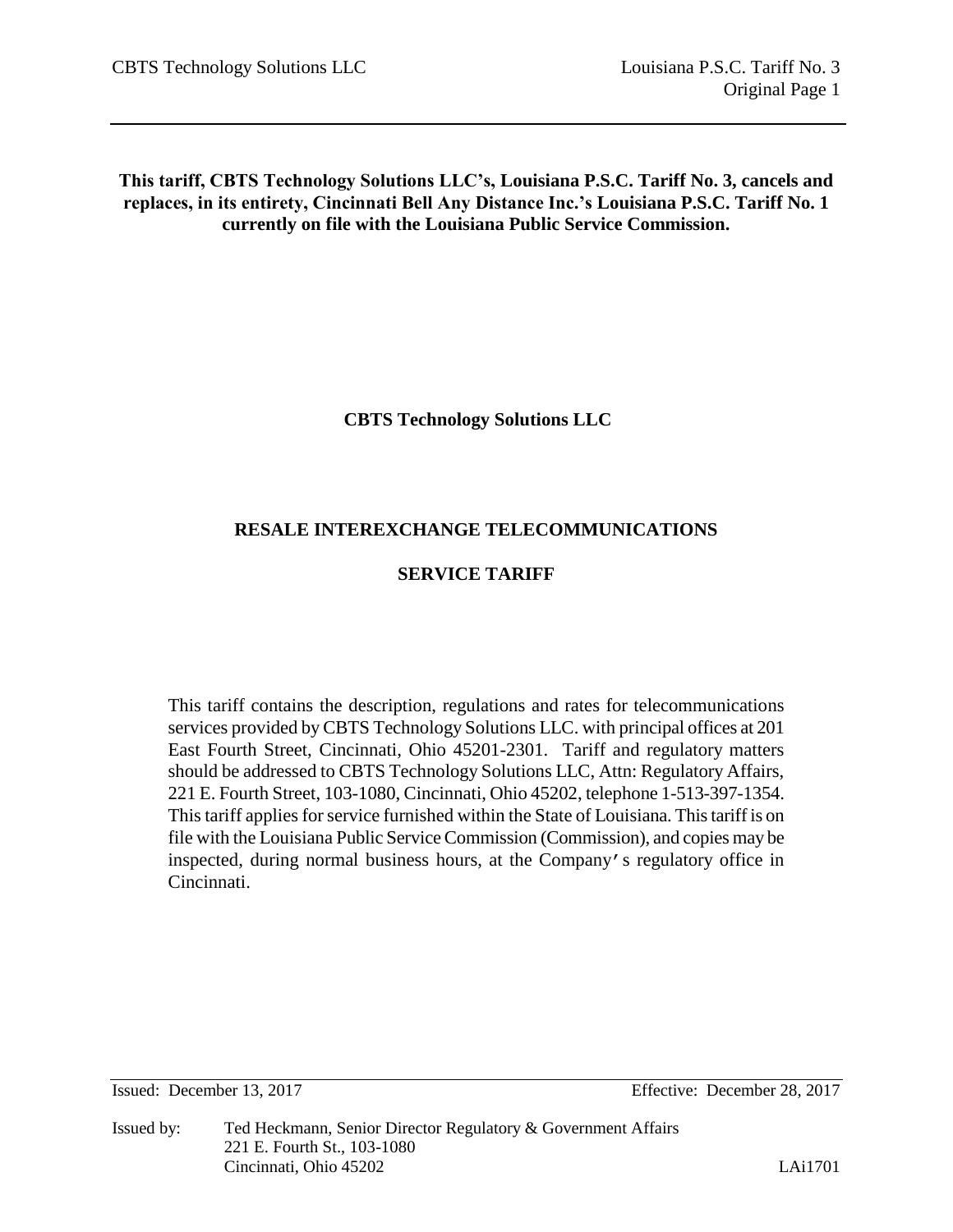## **CHECK SHEET**

Pages of this tariff, as indicated below, are effective as of the date shown at the bottom of the respective pages. Original and revised pages, as named below, comprise all changes from the original tariff and are currently in effect as of the date on the bottom of this page.

| <b>PAGE</b>  | <b>REVISION</b>                                   | <b>PAGE</b> | <b>REVISION</b> | <b>PAGE</b> | <b>REVISION</b> |
|--------------|---------------------------------------------------|-------------|-----------------|-------------|-----------------|
| $\mathbf{1}$ | Original *                                        | 26          | Original *      |             |                 |
| $\mathbf{2}$ | Original *                                        | 27          | Original $*$    |             |                 |
| 3            | Original $*$                                      | 28          | Original $*$    |             |                 |
| 4            | Original *                                        | 29          | Original *      |             |                 |
| 5            | Original $*$                                      | 30          | Original *      |             |                 |
| 6            | Original $*$                                      | 31          | Original *      |             |                 |
| 7            | Original *                                        | 32          | Original $*$    |             |                 |
| 8            | Original $*$                                      | 33          | Original $*$    |             |                 |
| 9            | Original *                                        | 34          | Original *      |             |                 |
| 10           | Original $*$                                      | 35          | Original *      |             |                 |
| 11           | Original $*$                                      | 36          | Original $*$    |             |                 |
| 12           | Original *                                        | 37          | Original *      |             |                 |
| 13           | Original *                                        | 38          | Original *      |             |                 |
| 14           | Original $*$                                      | 39          | Original *      |             |                 |
| 15           | Original $*$                                      | 40          | Original *      |             |                 |
| 16           | Original $*$                                      | 41          | Original *      |             |                 |
| 17           | Original *                                        | 42          | Original *      |             |                 |
| 18           | Original $*$                                      |             |                 |             |                 |
| 19           | Original *                                        |             |                 |             |                 |
| 20           | Original *                                        |             |                 |             |                 |
| 21           | Original *                                        |             |                 |             |                 |
| 22           | Original *                                        |             |                 |             |                 |
| 23           | Original $*$                                      |             |                 |             |                 |
| 24           | Original *                                        |             |                 |             |                 |
| 25           | Original *                                        |             |                 |             |                 |
|              | * indicates those pages included with this filing |             |                 |             |                 |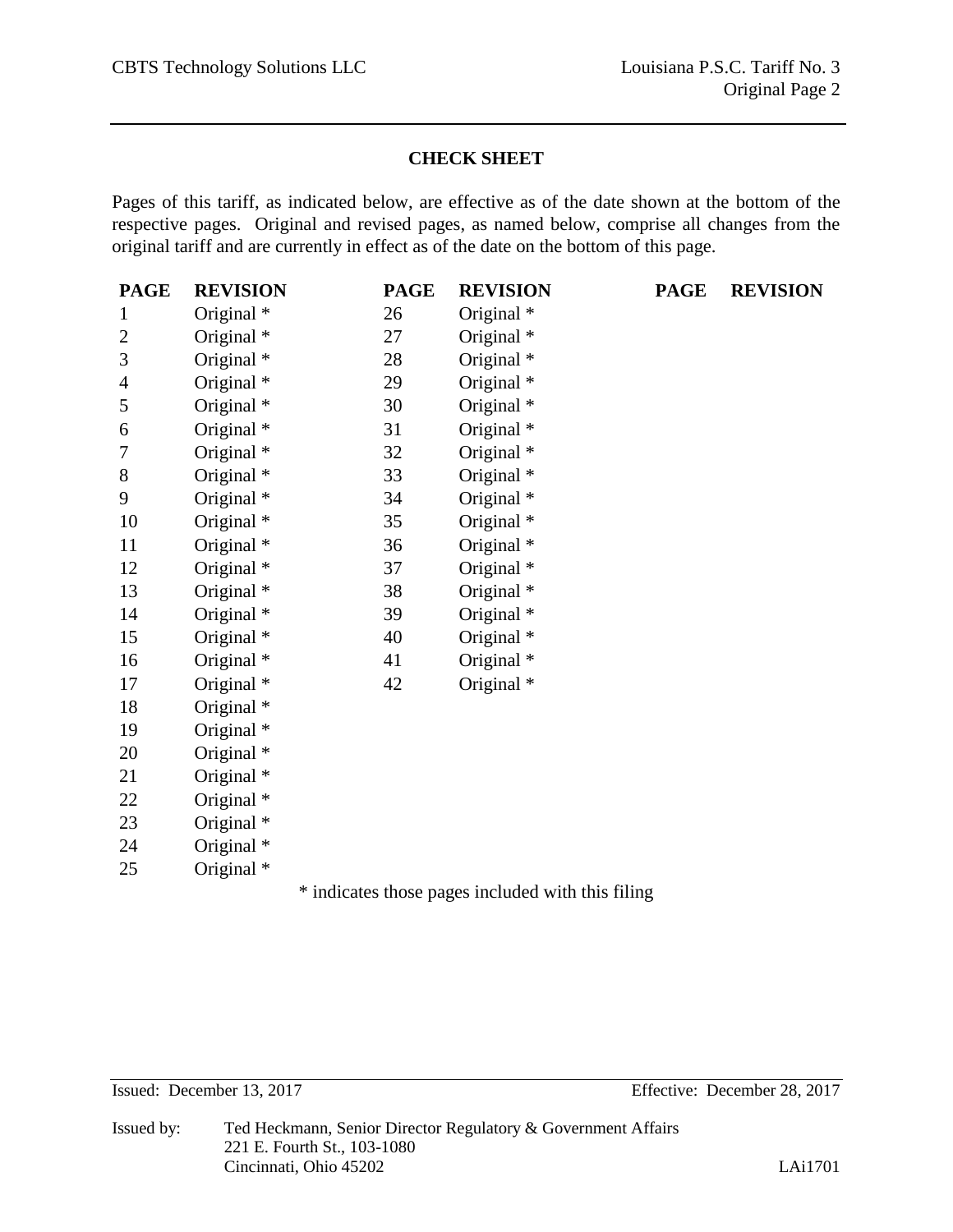# **TABLE OF CONTENTS**

Issued: December 13, 2017

Effective: December 28, 2017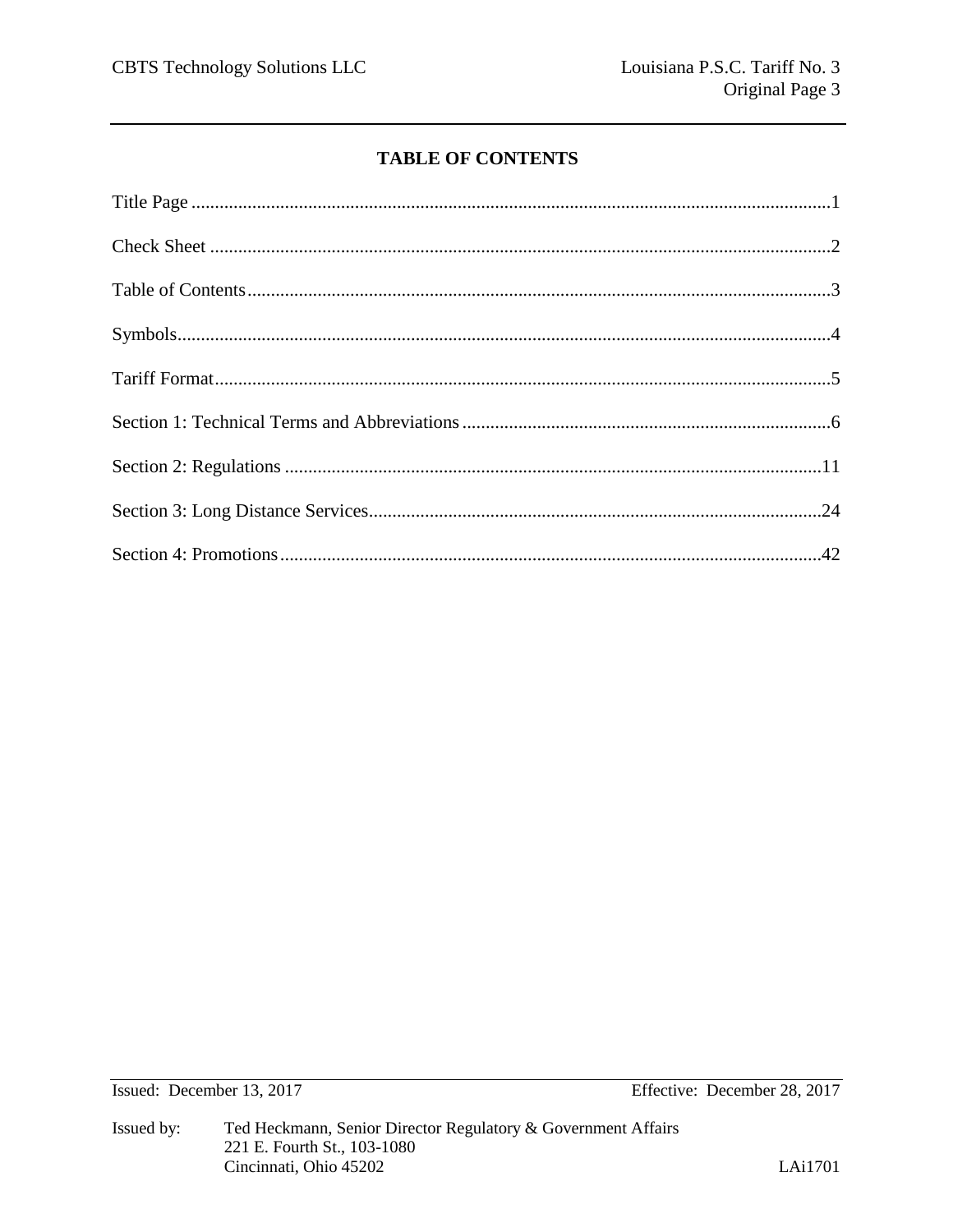# **SYMBOLS**

The following are the only symbols used for the purposes indicated below:

- C Change in regulation or rate structure.
- D Delete or discontinue
- I Increase in rate.
- M Moved from another tariff location.
- N New rate or regulation.
- R Reduction in rate.
- T Change in text or regulation but no change in rate or charge.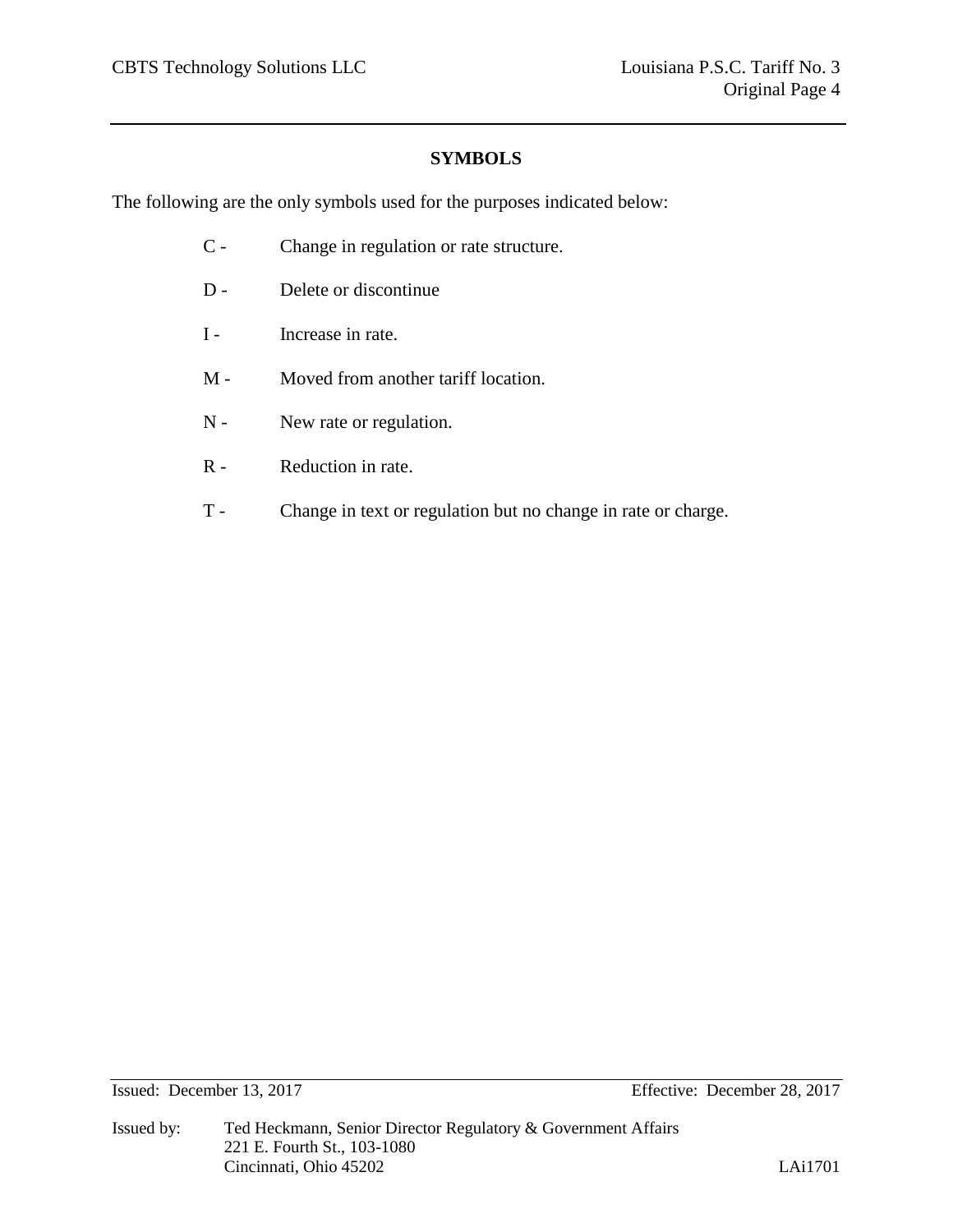# **TARIFF FORMAT**

- **A. Page Numbering** Page numbers appear in the upper right corner of the sheet. Pages are numbered sequentially. However, new pages are occasionally added to the tariff. When a new page is added between existing pages with whole numbers, a decimal is added. For example, a new page added between pages 34 and 35 would be page 34.1.
- **B. Page Revisions** Revision numbers also appear in the upper right corner of the page. These numbers are used to determine the most current page version on file with the Commission. For example, 4th Revised Page 34 cancels the 3rd Revised Page 34. Consult the check sheet for the page currently in effect.
- **C. Paragraph Numbering Sequence** There are nine levels of paragraph coding. Each level of coding is subservient to its next higher level of coding.
	- 2 2.1 2.1.1 2.1.1.A 2.1.1.A.1 2.1.1.A.1.(a) 2.1.1.A.1.(a).I  $2.1.1.A.1.(a).I.(i)$
- **D. Check Sheet** When a tariff is filed with the commission, an updated check sheet accompanies the filing. The check sheet lists the tariff pages, with a cross reference to the current revision number. When new sheets are added, the check sheet is changed to reflect the revision. All revisions made in a given filing are designated by an asterisk (\*). There will be no other symbols used on this sheet if these are the only changes made. The tariff user should refer to the latest check sheet to find out if a particular page is the most current on file with the Commission.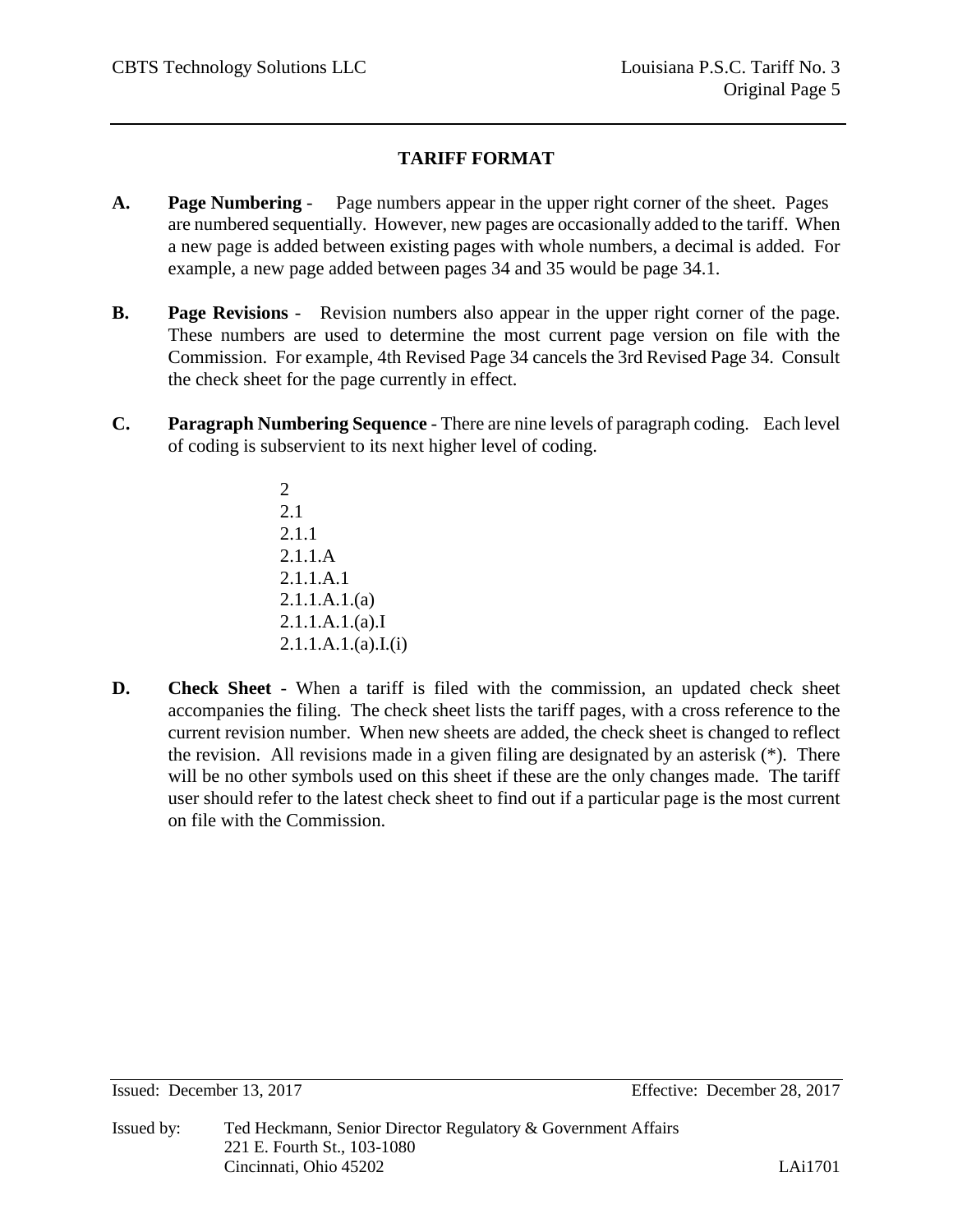# **SECTION 1 - TECHNICAL TERMS AND ABBREVIATIONS**

## **1.1 Definitions**

**Application for Service** - a standard order form which includes all pertinent billing, technical and other descriptive information which will enable the carrier to provide the communication service.

**ASR (Access Service Request)** - Service order processed to the underlying local exchange or interexchange carrier.

**Authorization Code** - a numerical code, one or more of which are assigned to a customer to enable a reseller to identify use of service on its account and to bill the customer accordingly for such service. Multiple authorization codes may be assigned to a customer to identify individual users or groups of users on its account.

**Authorized User** - a person, firm, corporation or other entity authorized by the customer to receive or send communications.

**Automatic Dialing Device** - an apparatus provided by the carrier which, when attached to customer's telephone equipment, dials the carrier's facilities, emits an authorization code, and forwards the called number to the carrier's facilities.

**Bandwidth** - the total frequency band allocated for a channel.

**Business Customer** - any Customer of the Company who is not a Residential Customer as described herein.

**Busy Hour** - the two consecutive half hours during which the greatest volume of traffic is handled.

**Cancellation of Order** - a customer-initiated request to discontinue processing a service order, either in part or in its entirety, prior to its completion.

**Carrier** – CBTS Technology Solutions Inc., unless specifically stated otherwise.

**Casual Caller** – A caller that has not affirmatively selected the Company as its choice of a long distance service provider in advance of placing a long distance call.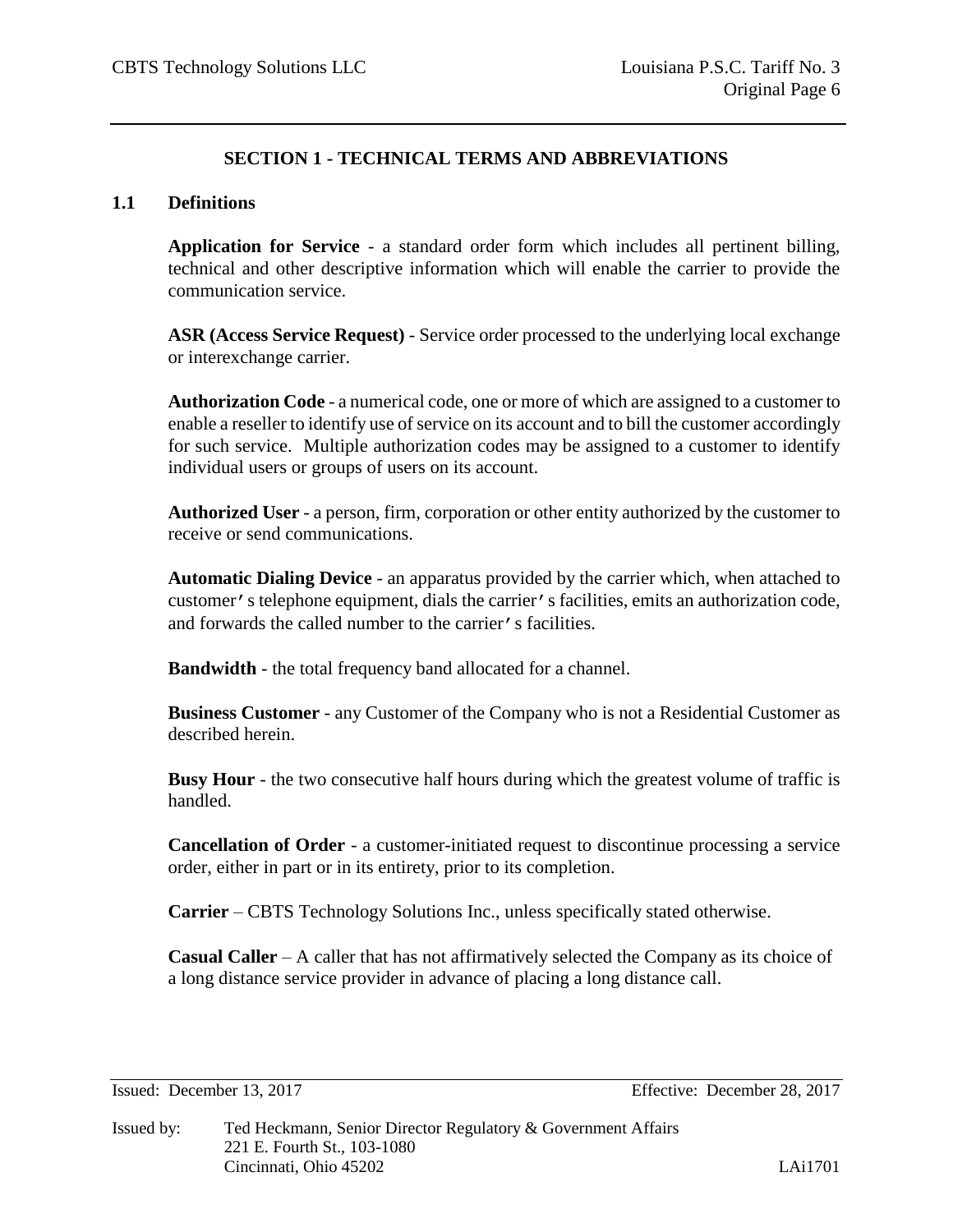## **SECTION 1 - TECHNICAL TERMS ANDABBREVIATIONS, (continued)**

#### **1.1 Definitions:** (continued)

**Company** - CBTS Technology Solutions Inc.., sometimes referred to as carrier.

**Completed Calls** - calls answered at the distance end. If a customer is charged for an incomplete call, the Company will issue a one minute credit upon the customer's request.

**Custom Account Coding** - key, legend or table created by the customer for a unique project or account numbers for its private use.

**Customer** - the person, firm, corporation or other entity that orders or uses service and is responsible for payment of the rates and charges under a contract or this tariff.

**Customer Premises Equipment** - communications equipment located at the customer's premises. Such equipment may be provided by the customer or by The Company.

**Day Rate Period** - unless otherwise specified in this tariff, the Day Rate Period applies during the hours of 8:00 a.m. to, but not including 5:00 p.m., Monday through Friday.

**Dedicated Port** - a port on reseller's switch which is dedicated, at extra charge, to customer's exclusive use, and which is connected to the customer's premises by a private line furnished by the customer or the customer's serving local exchange company.

**Delinquent or Delinquency** - an account for which a bill or payment agreement for services or equipment has not been paid in full on or before the due date. Amounts due and unpaid after the due date may be subject to a late payment charge.

**Disconnect** - to render inoperable or to disable circuitry thus preventing outgoing and incoming toll communications service.

**Dialed Number Information Service (DNIS)** - A toll free service option, under which Carrier electronically transmits to Customer, identifying digits (up to 10 digits) that indicate which number was dialed when multiple numbers terminate on the same trunk group.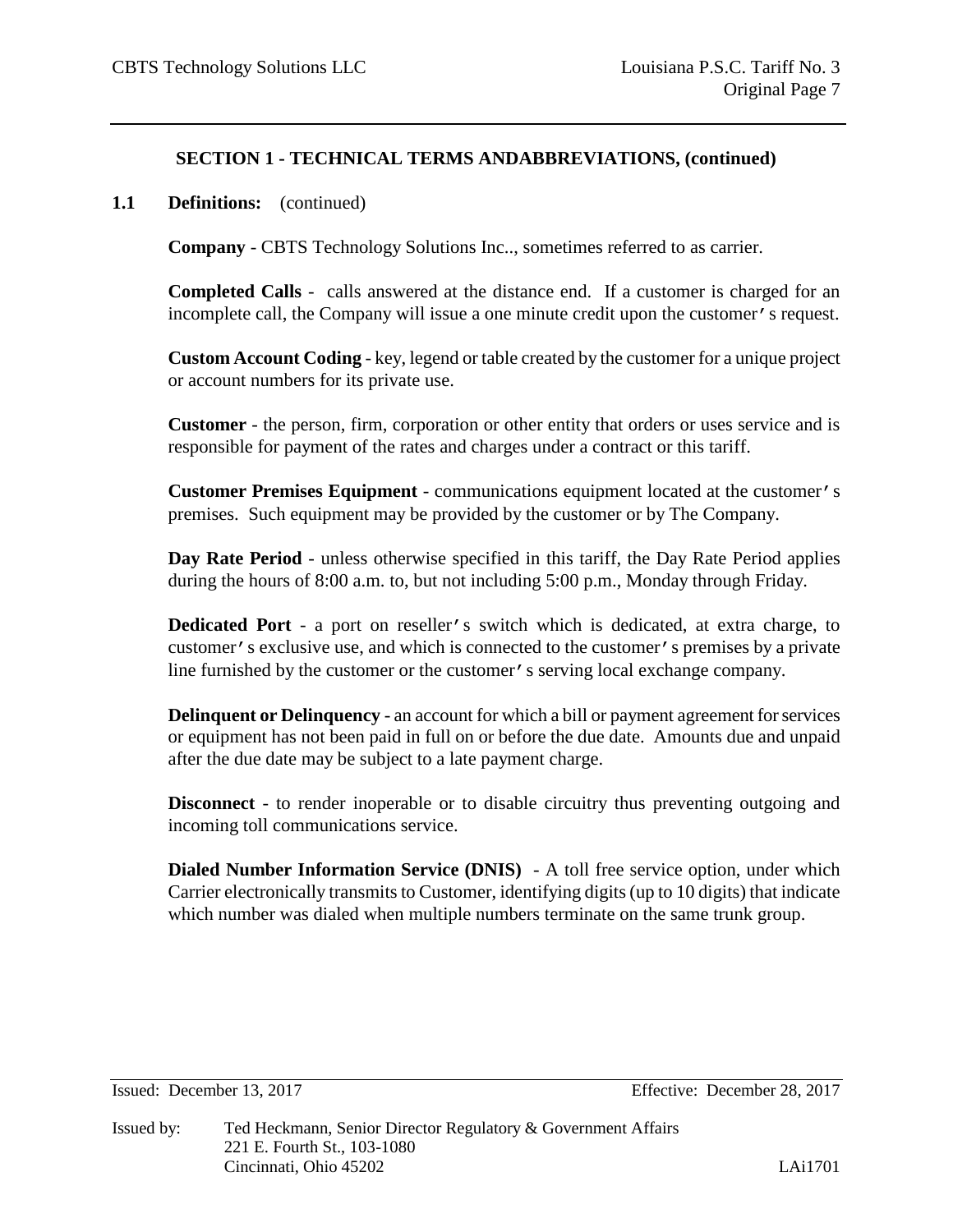## **SECTION 1 - TECHNICAL TERMS AND ABBREVIATIONS, (continued)**

## **1.1 Definitions:** (continued)

**Evening Rate Period** - unless otherwise specified in this tariff, the Evening Rate Period applies during the hours of  $5:00$  p.m. to, but not including  $11:00$  p.m., Sunday through Friday.

**Excessive Call Attempt** - a customer attempt to call over the carrier's network using an invalid authorization code during a measured 15 minute period, within which 10 or more incomplete call attempts are made by the customer from the same customer line, and where those attempts do not complete because the customer has not used a valid authorization code.

**Expedite** - The best effort acceleration of the installation date in advance of commitment date provided by the Company.

**Holidays**- for the purposes of this tariff recognized holidays are New Year's Day, Memorial Day, Independence Day, Labor Day, Thanksgiving Day and Christmas day.

**Holiday Rate Period** - the evening rate will apply to calls made on the Company recognized holidays, provided, however, that calls made on holidays during the Night/Weekend Rate Period shall be billed at the lower of the Evening Rate and the Night/Weekend Rate.

**Interexchange Utility** - a utility, resale carrier or other entity that provides intrastate telecommunications services and facilities between exchanges within the state, without regard to how such traffic is carried. A local exchange utility that provides exchange service may also be considered an interexchange utility.

**Local Distribution Area** - metropolitan locations served by the Company which have been defined by the local exchange telephone company as a local calling area under its local exchange tariff.

**Measured Use Service** - the provision of long distance measured time communications telephone service to customers who access the carrier's services at its switching and call processing equipment by means of access facilities obtained from another carrier by the customer or otherwise provided at its own expense (the customer is responsible for arranging for the access line).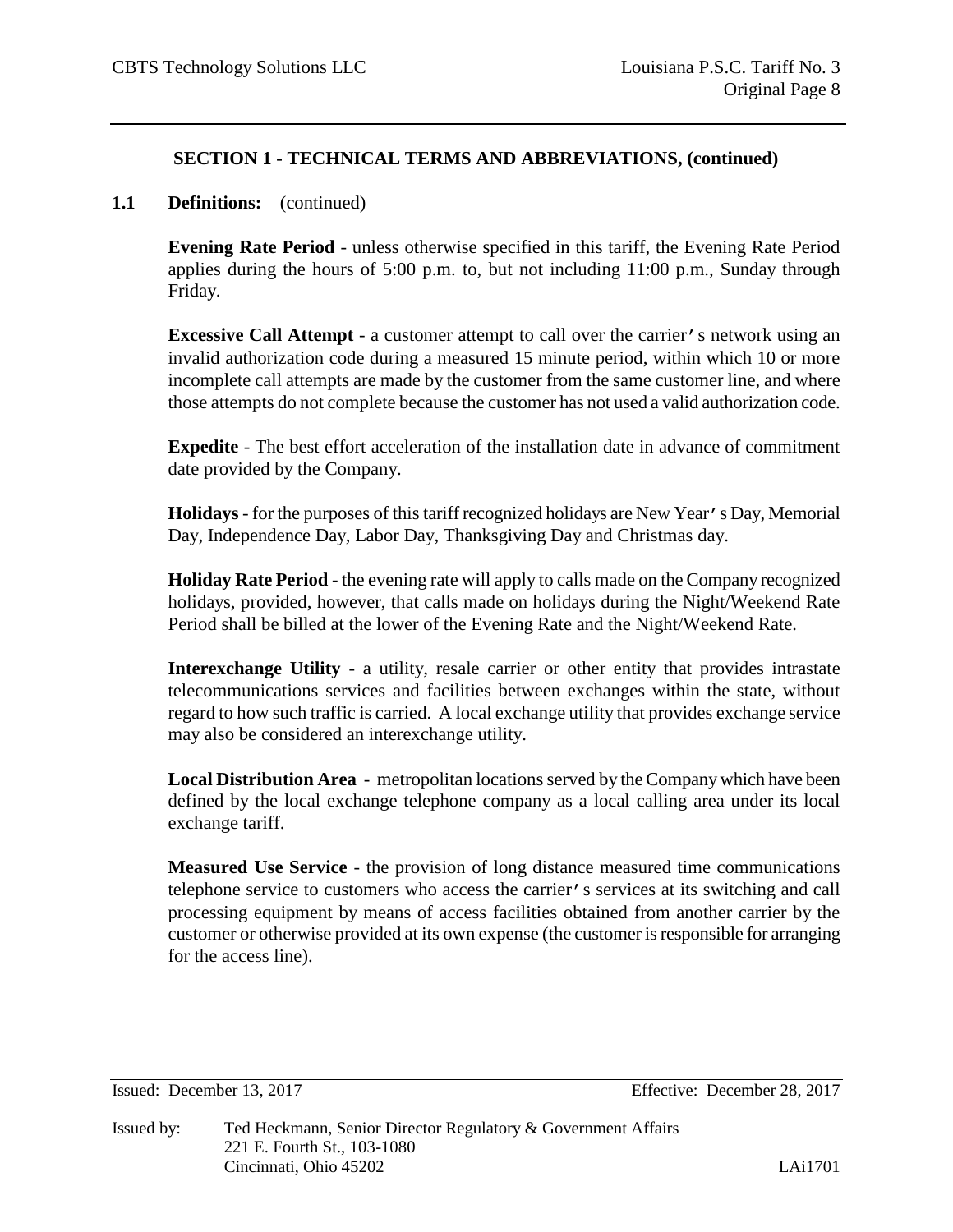## **SECTION 1 - TECHNICAL TERMS AND ABBREVIATIONS, (continued)**

#### **1.1 Definitions:** (continued)

**Message** - a completed telephone call by a customer or end user.

**Network Terminal** - any location where the Company provides services described herein.

**Night/Weekend Rate Period** - unless otherwise specified in this tariff, the Night/Weekend Rate Period applies during the hours of 11:00 p.m. to, but not including 8:00 a.m., Monday through Friday; all day Saturday; and from 8:00 a.m. to, but not including 5:00 p.m. Sunday.

**Normal Business Hours** - the hours of 8:00 a.m. to 5:00 p.m., Monday through Friday, excluding holidays.

**Physical Change** - the modification of a circuit, dedicated ac line, or port at the request of the customer requiring an actual material change.

**Post-engineering** - After provisioning of service elements.

**Pre-engineering** - Prior to provisioning of service elements.

**Premises**- the space occupied by an individual customer in a building, in adjoining buildings occupied entirely by that customer, or on contiguous property occupied by the customer separated only by a public thoroughfare, a railroad right of way or a natural barrier.

**Rate** - money, charge, fee or other recurring assessment billed to customers for services or equipment.

**Residential Customer** - For the purpose of this tariff, a Residential Customer is a Customer of the Company whose primary use of the Company's service is for personal use in a house, apartment or other residential dwelling. A Residential Customer is also a Customer who accesses the Company's service using an access line that has not been assigned a business class of service by the local service provider.

**Routing Function** - terminating number for toll free service may be designated by time of day, day of the week, region of originating ANI or percentage of calls.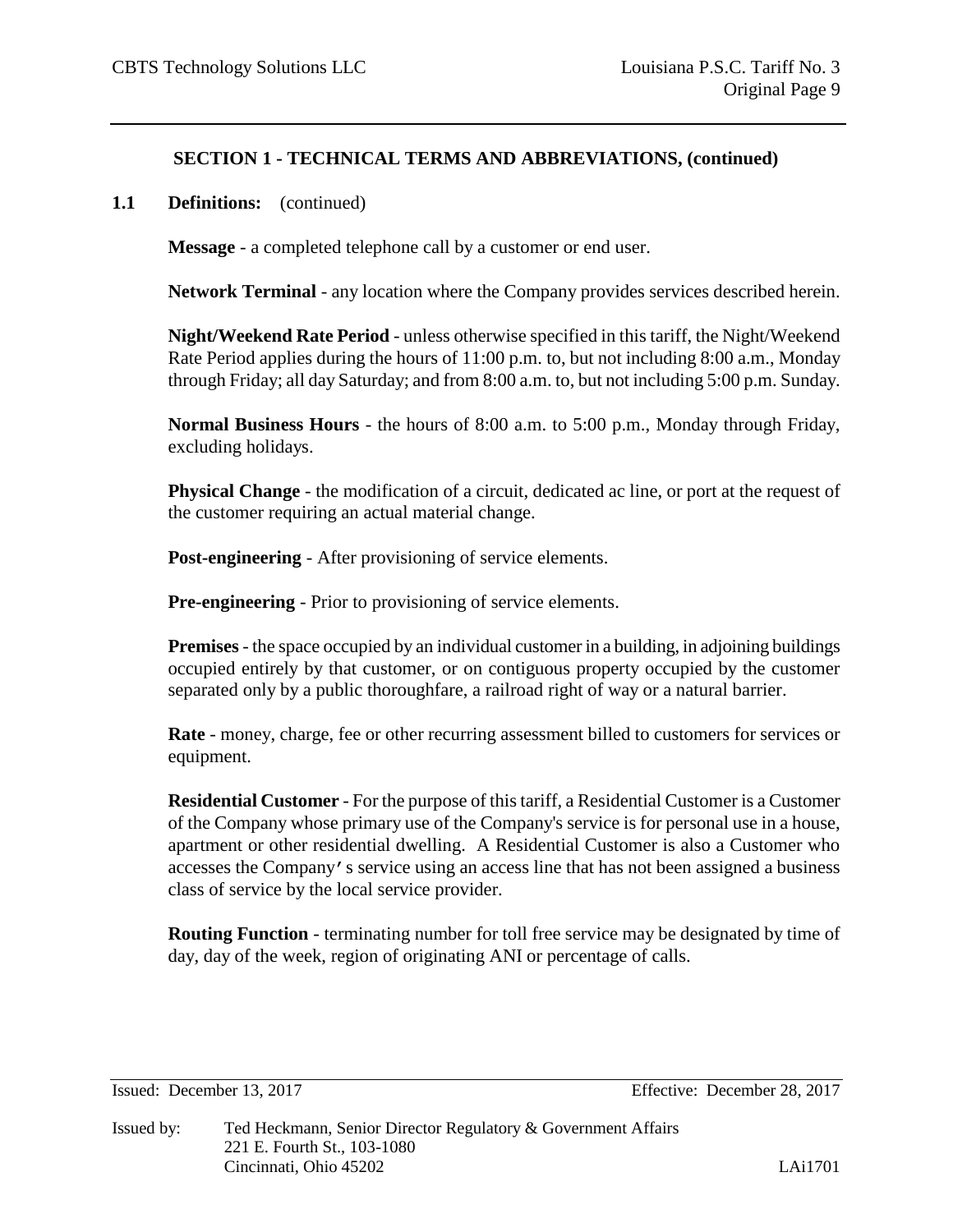## **SECTION 1 - TECHNICAL TERMS AND ABBREVIATIONS, (continued)**

#### **1.1 Definitions:** (continued)

**Suspension** - temporary disconnection or impairment of service which disables either outgoing or incoming toll communications services provided by the Company.

**Speed Number** - a signaling arrangement by which a customer may elect to dial a preprogrammed four-digit number in place of a designated ten-digit number.

**Terminal Equipment** - telephone instruments, including pay telephone equipment, the common equipment of large and small key and PBX systems and other devices and apparatus, and associated wiring, which are intended to be connected electrically, acoustically or inductively to the telecommunication system.

**Toll Free Service** - a service that provides long distance calling to a predesignated destination where charges are the responsibility of the call terminated party.

**United States** - the forty-eight contiguous United States and the District of Columbia.

**Validated Account Codes** - account codes that have restricted access.

#### **1.2 Abbreviations**:

- **CPE** Customer Premises Equipment
- **LATA** Local Access and Transport Area
- **LDA** Local Distribution Area
- **LEC** Local Exchange Carrier
- **MTS** Message Telecommunications Service
- **NSF** Non-sufficient funds
- **PBX** Private Branch Exchange
- **SAL** Special Access Line
- **V&H** Vertical and Horizontal Coordinates
- **WATS** Wide Area Telephone Service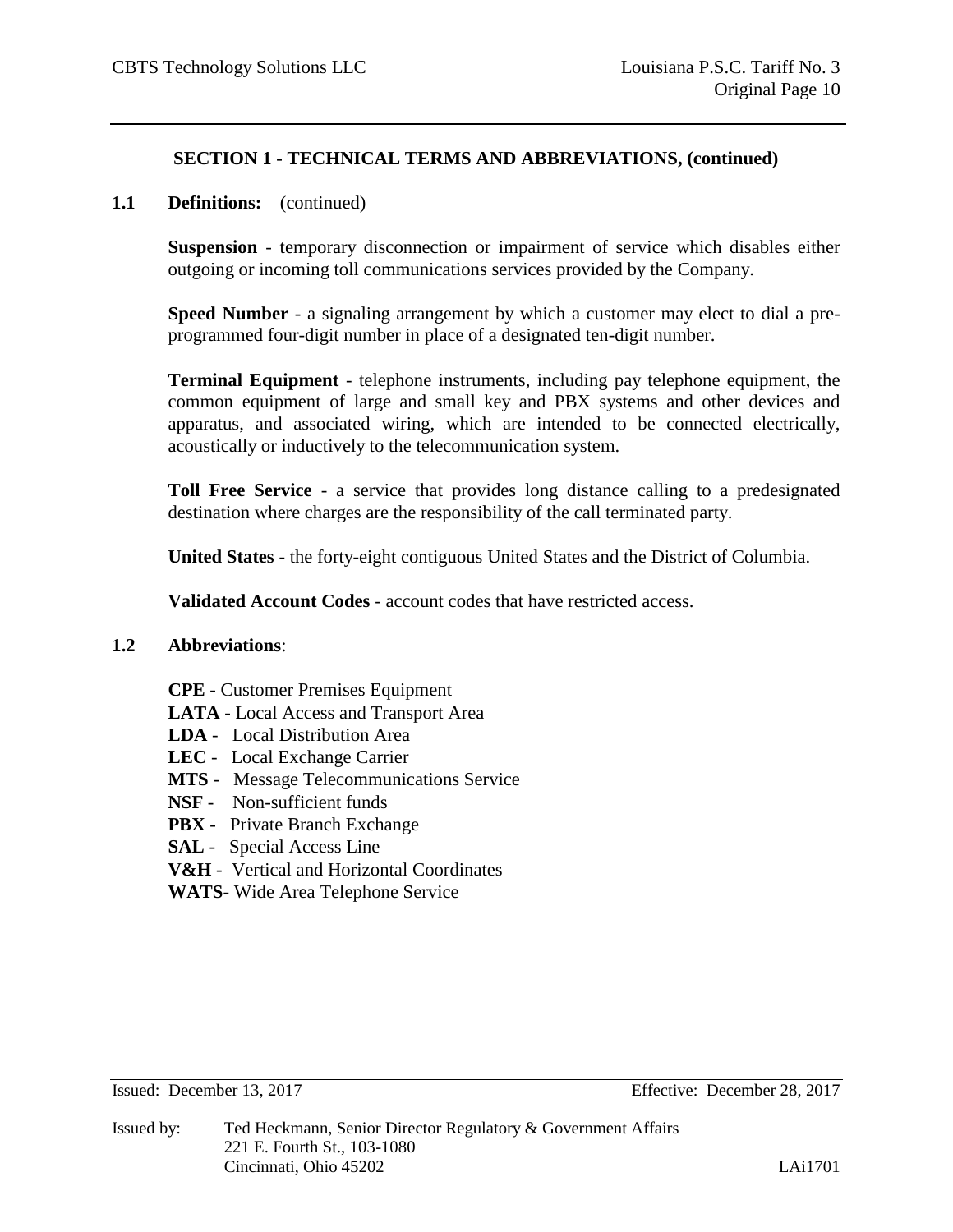# **SECTION 2 - REGULATIONS**

## **2.1 Undertaking of the Company**

The Company provides long distance message telecommunications service to customers for their direct transmission of voice, data and other types of telecommunications.

Communications originate when the customer accesses the Company directly or through the facilities of another carrier via one or more access lines, equal access or on a dial-up basis. The Company may act as the customer's agent for ordering access connection facilities provided by other carriers or entities when authorized by the customer, to allow connection of a customer's location to the Company's network. The customer shall be responsible for all charges due for such service arrangements.

The Company's services are provided on a monthly basis, unless otherwise stated in this tariff. Services are available twenty-four (24) hours per day, seven (7) days per week.

#### **2.2 Limitations on Service**

- **2.2.1** Service is offered subject to the availability of the necessary facilities and/or equipment and subject to the provisions of this tariff.
- **2.2.2** The Company reserves the right to discontinue furnishing service upon written notice, when necessitated by conditions beyond its control or when the customer is using the service in violation of the provisions of this tariff or in violation of the law.
- **2.2.3** To the extent that any conflict arises between the terms and conditions of a service agreement or other contract and the terms and conditions of this tariff, the tariff shall prevail.
- **2.2.4** Title to all equipment provided by the Company under this tariff remains with the Company.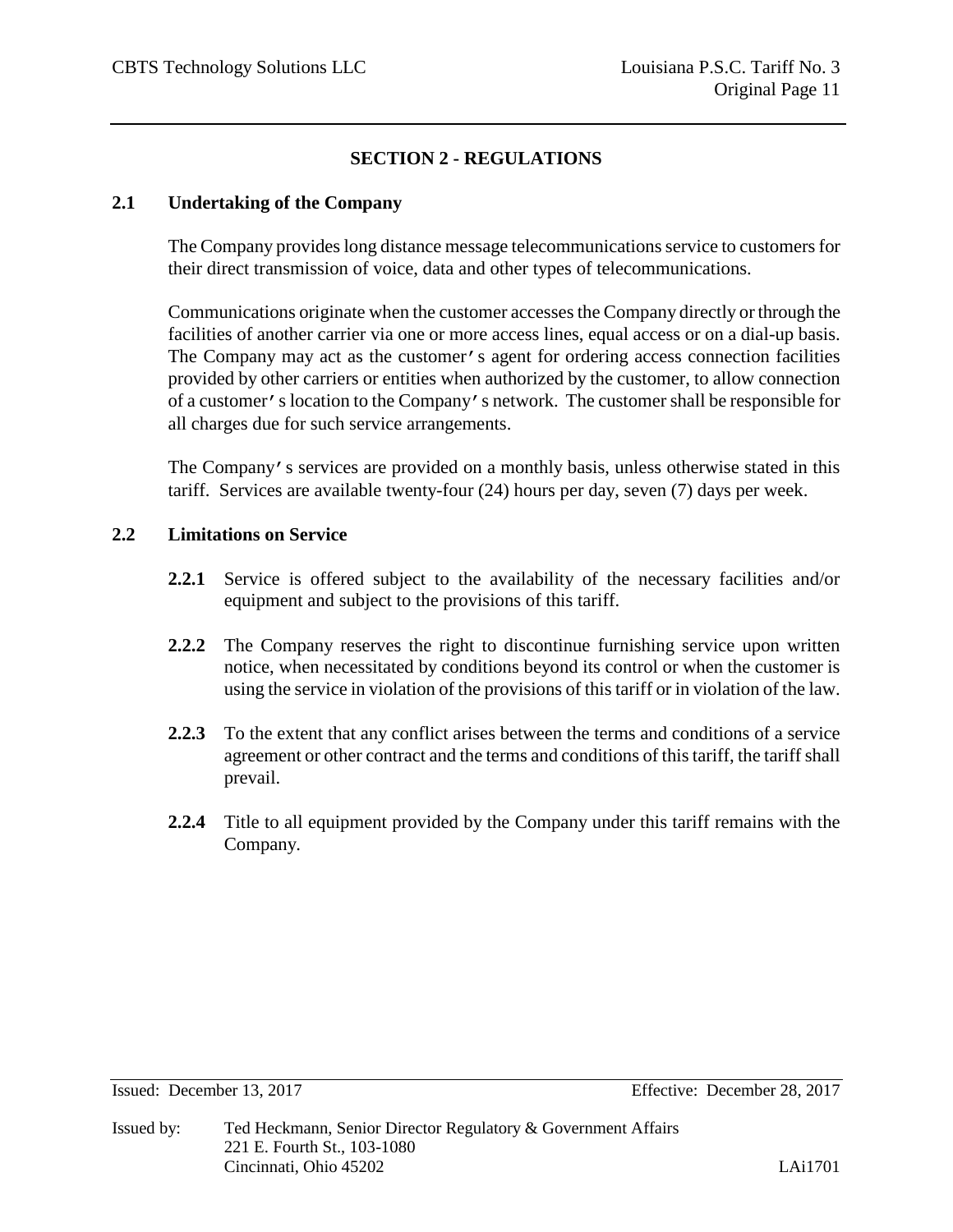## **2.2 Limitations on Service,** (continued)

- **2.2.5** The customer may not transfer or assign the use of service provided under this tariff except with the prior written consent of the Company. Such transfer or assignment shall only apply where there is no interruption in the use or location of the service, and all regulations and conditions contained in this tariff, as well as all conditions for service, shall apply to all such permitted assignees or transferees.
- **2.2.6** Customer may request Carrier to assign one or more sub-accounts for billing purposes, and to direct sub-account invoices to customer's affiliates or other designated entities for payment. Such requests shall not affect the liability of the customer, who shall remain solely liable to the Company for payment of all invoices for service requested and obtained by customer, whether invoiced by the Company to the customer, the customer's affiliates, or other designated entities.

## **2.3 Use of Service**

Service may not be used for any unlawful purposes or for any purpose for which any payment or other compensation is received by the customer, except where the customer is a duly authorized and regulated common carrier.

# **2.4 Limitation of Liability**

**2.4.1** In view of the fact that the customer has exclusive control of its communications over the facilities furnished by the Company, and other uses for which facilities may be furnished by the Company, and because of the unavoidableness of errors incident to the services and to the use of such facilities of the Company, the services and facilities furnished by the Company are subject to the regulations and limitations specified herein.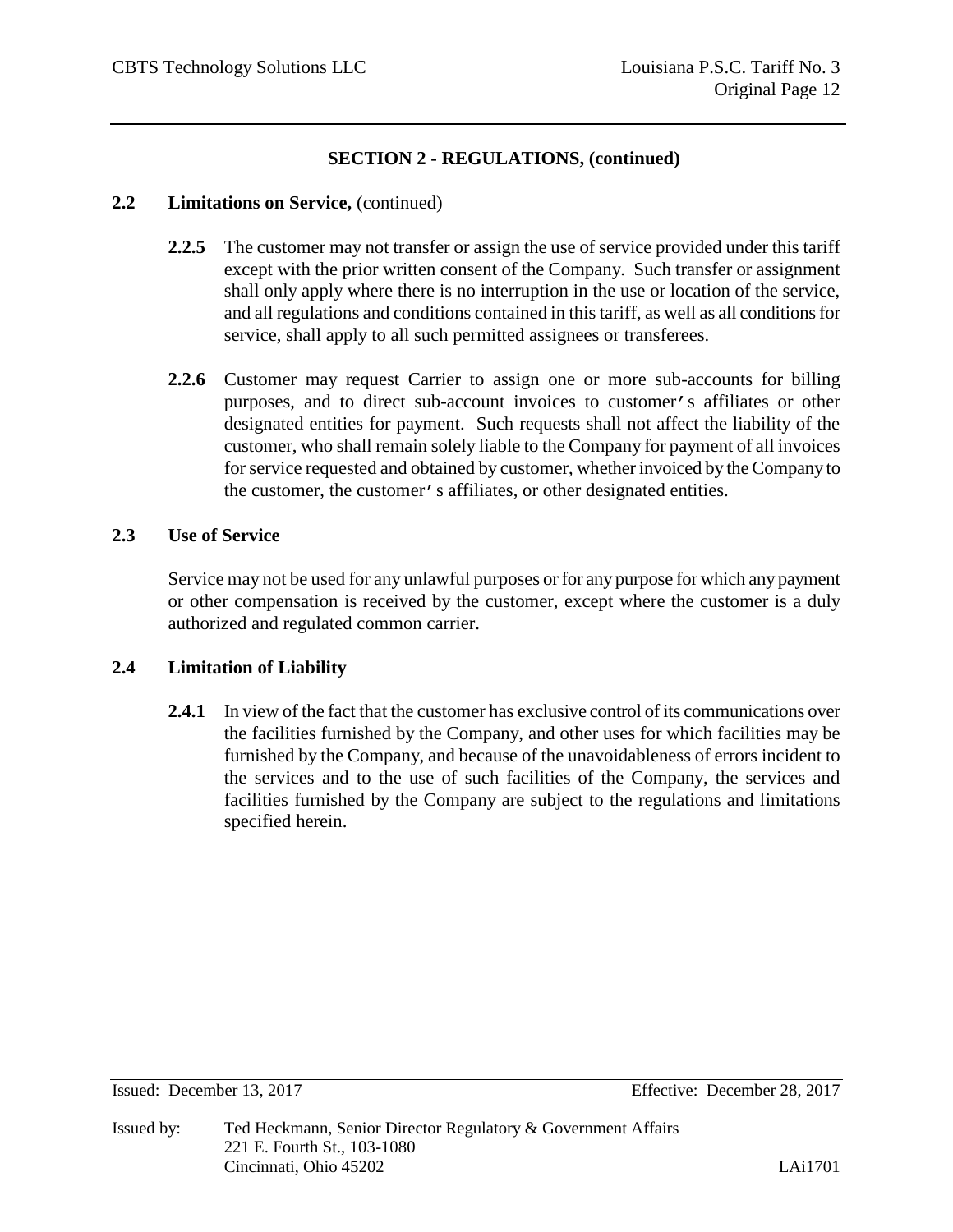## **2.4 Limitation of Liability,** (continued)

- **2.4.2** The Company's failure to provide or maintain facilities under this tariff shall be excused by labor difficulties, governmental orders, civil commotions, acts of God and other circumstances beyond the Company's reasonable control, subject to the interruption allowance provisions under this tariff.
- **2.4.3** Defacement of premises No liability shall attach to the Company by reason of any defacement or damage to the customer's premises resulting from the existence of the Company's equipment or facilities on such premises, or by the installation or removal thereof, when such defacement or damage is not the result of the negligence of the Company or its employees.
- **2.4.4** Indemnification The Company's liability, if any, for its gross negligence or willful misconduct is not limited by this tariff. With respect to any other claim or suit by a customer or by any others, the customer indemnifies and saves harmless the Company against claims, losses or suits for injury to or death of any person, or damage to any property which arises from the use, placement or presence of the Company's equipment, facilities and associated wiring of the customer's premises and further the customer indemnifies and saves harmless the Company against claims for libel, slander, invasion of privacy or the infringement of copyright arising directly or indirectly from the material transmitted over the facilities of the Company or the use thereof by the customer; against claims for infringement of patents arising from combining with or using in connection with, facilities furnished by the Company and apparatus, equipment and systems provided by the customer; and against all other claims arising out of any act or omission of the customer in connection with the services or facilities provided by the Company. No agents or employees of other carriers shall be deemed to be agents or employees of the Company.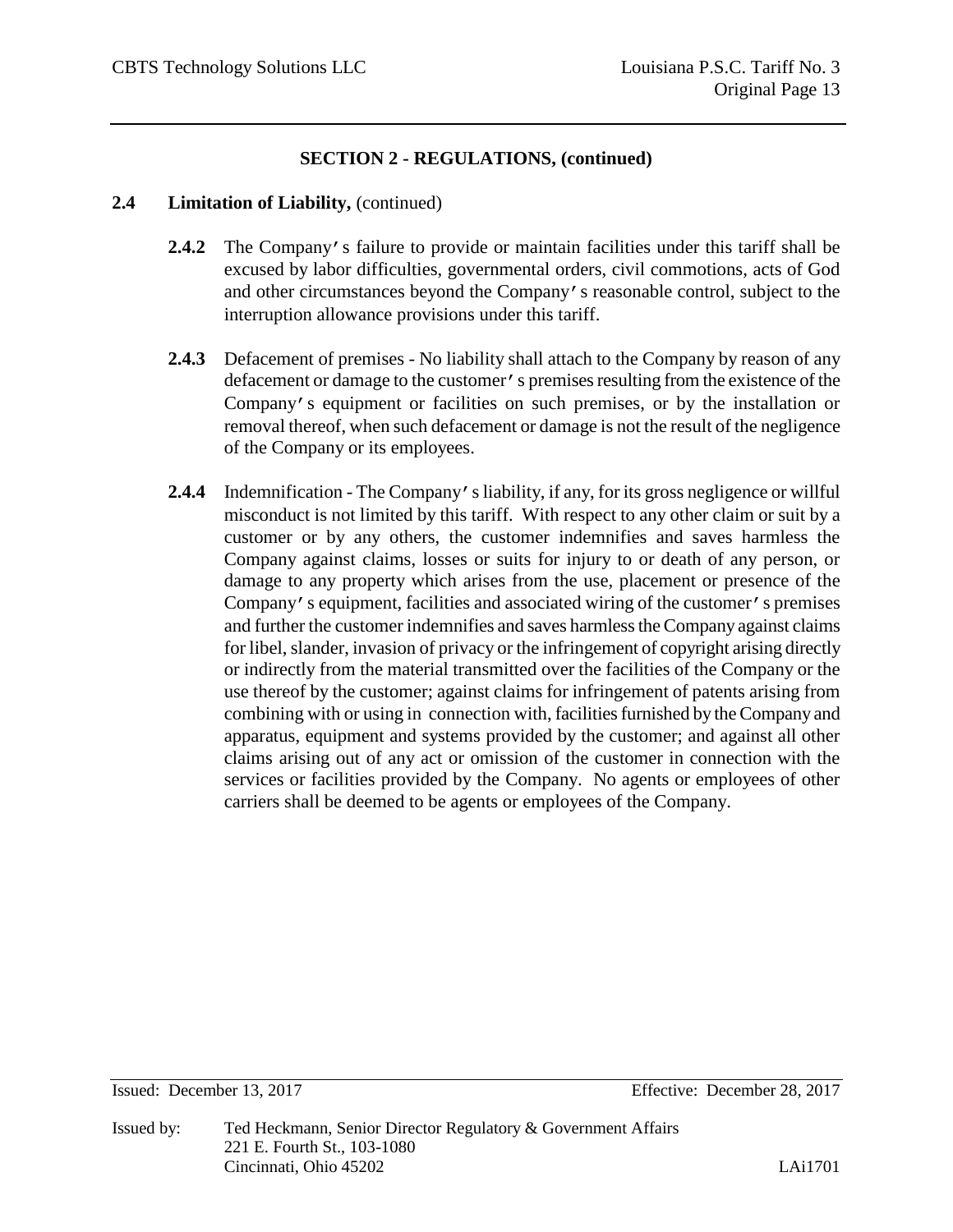## **2.4 Limitation of Liability**, (continued)

- **2.4.5** The Company's liability, if any, for its gross negligence or willful misconduct is not limited by this tariff. With respect to any other claim or suit, by a customer or any others, for damages arising out of mistakes, omissions, interruptions, delays or errors, or defects in transmission occurring in the course of furnishing service hereunder, the Company's liability, if any, shall not exceed an amount equivalent to the proportionate charge to the customer for the period of service during which such mistake, omission, interruption, delay, error, or defect in transmission or service occurs and continues. This liability shall be in addition to any amounts that may otherwise be due to the customer under this tariff as an allowance for interruptions. However, any such mistakes, omission, interruptions, delays, errors, or defects in transmission or service which are caused or contributed to by the negligence or willful act of the customer, or authorized user, or joint user, or which arise from the use of customer provided facilities or equipment shall not result in the imposition of any liability whatsoever upon the Company.
- **2.4.6** The Company shall not be liable for any damages, including usage charges, that the customer may incur as a result of the unauthorized use of authorization codes or communications equipment. The unauthorized use of communications equipment includes, but is not limited to, the placement of calls from the customer's premises, and the placement of calls through equipment controlled and/or provided by the customer, that are transmitted over the Company's network without the authorization of the customer. The customer shall be fully liable for all such usage charges.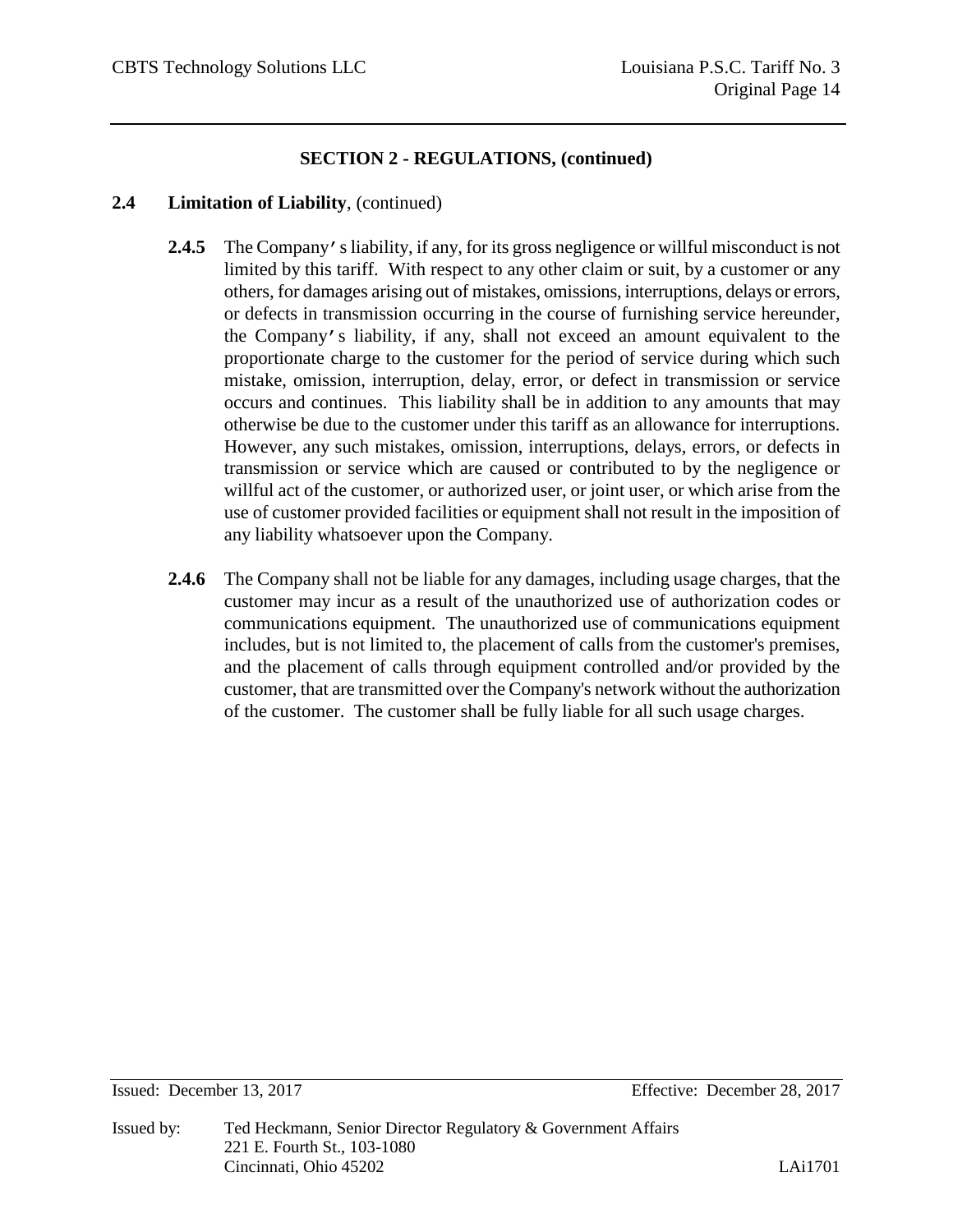## **2.5 Interruption of Service**

- **2.5.1** If a customer's service is interrupted other than by the negligence or willful act of the customer, and it remains out of order for eight normal working hours or longer after access to the premises is made available and after being reported to be out of order, appropriate adjustments or refunds shall be made to the customer. The amount of adjustment or refund shall be determined on the basis of the known period of interruption, generally beginning from the time the service interruption is first reported. The refund to the customer shall be a pro rata part of the monthly recurring charges (but not for per minute or per call charges) for the period of days and that portion of the service facilities rendered useless or inoperative. The refund may be accomplished by a credit on a subsequent bill for the service.
- **2.5.2** A credit allowance for interruptions of service which are not due to the Company's testing or adjusting, to the negligence of the customer, or to the failure of the channels, equipment, and/or communications systems provided by the customer, are subject to the general liability provisions set forth herein. It shall be the obligation of the customer to notify the carrier of any interruption in service. Before giving such notice, the customer shall ascertain that the trouble is not being caused by any action or omission by or within the customer's control and is not in wiring or equipment connected to the carrier.

## **2.6 Restoration of Service**

The use and restoration of service in emergencies shall be in accordance with the Part 64, Sub-part D of the Federal Communications Commission's rules and Regulations which specifies the priority system for such activities.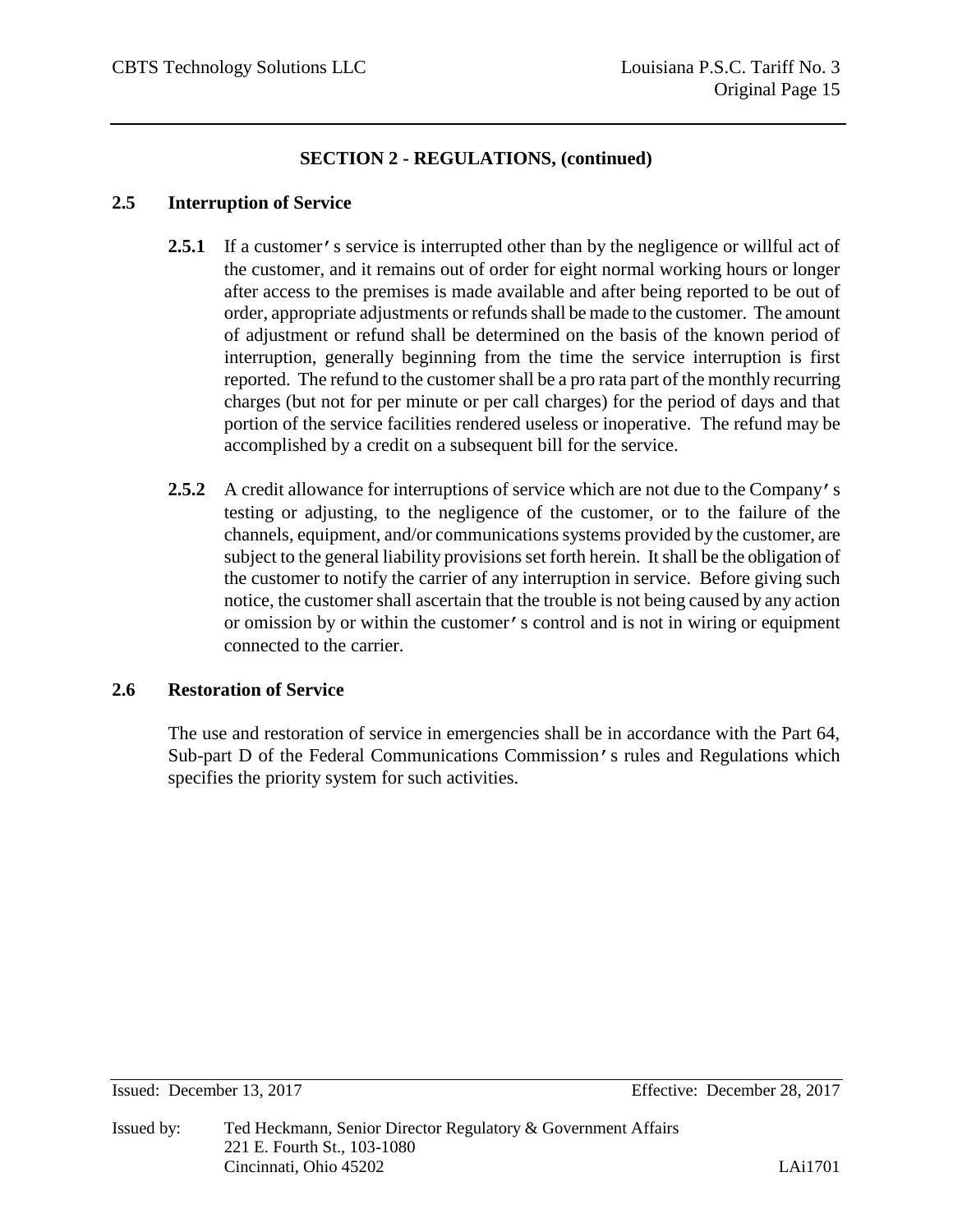## **2.7 Customer Responsibility**

- **2.7.1** All customers assume general responsibilities in connection with the provisions and use of the Company's service. When facilities, equipment, and/or communication systems provided by others are connected to the Company's facilities, the customer assumes additional responsibilities. All customers are responsible for the following:
	- **A.** The customer is responsible for placing orders for service, paying all charges for service rendered by the Company and complying with all of the Company's regulations governing the service. The customer is also responsible for assuring that its users comply with regulations.
	- **B.** When placing an order for service, the customer must provide:
		- **1**. The names and addresses of the persons responsible for the payment of service charges, and
		- **2.** The names, telephone numbers, and addresses of the customer contact persons.
	- **C.** The customer must pay the Company for the replacement or repair of the Company's equipment when the damage results from:
		- **1.** The negligence or willful act of the customer or user;
		- **2.** Improper use of service; and
		- **3.** Any use of equipment or service provided by others.
	- **D.** After receipt of payment for the damages, the Company will cooperate with the customer in prosecuting a claim against any third party causing damage.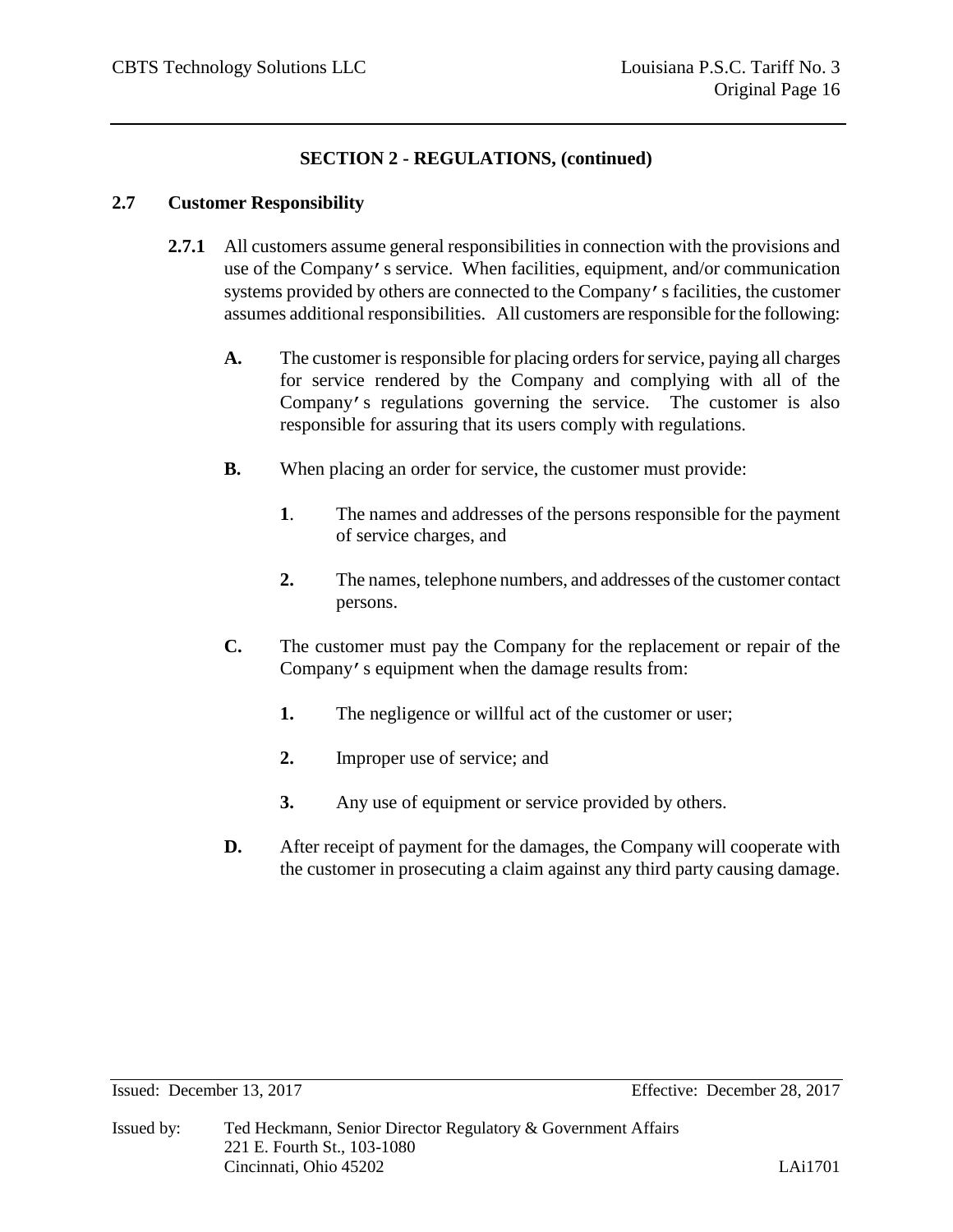#### **2.7 Customer Responsibility**, (continued)

**2.7.2** Upon reasonable notice, the equipment provided by the Company shall be made available for such tests and adjustments as may be necessary to maintain them in satisfactory condition. No interruption allowance will be granted for the time during which such tests and adjustments are made.

## **2.7.3 Deposits**

Applicants or customers whose financial condition is not acceptable to the Company or is not a matter of general knowledge, may be required to make, at any time, a cash deposit up to an amount equaling two and one-half times  $(2.5x)$  one  $(1)$  month's actual or estimated charges for the purpose of guaranteeing final payment for service, in accordance with the rules of the Commission. Interest on cash deposits will be payable per the deposit rules and regulations prescribed by the Commission for the period during which the deposit is held. Such deposit will be refunded or credited to the customer upon termination or after one year of prompt payment for service.

## **2.7.4 Credit Allowance**

Credit for failure of service or equipment will be allowed only when failure is caused by or occurs in equipment owned, provided and billed for, by the Company.

- **A.** Credit allowances for failure of service or equipment starts when the customer notifies the Company of the failure or when the Company becomes aware of the failure and ceases when the operation has been restored and an attempt has been made to notify the customer.
- **B.** The customer shall notify the Company of failures of service or equipment and make reasonable attempts to ascertain that the failure is not caused by the customer or in wiring or equipment connected to the terminal.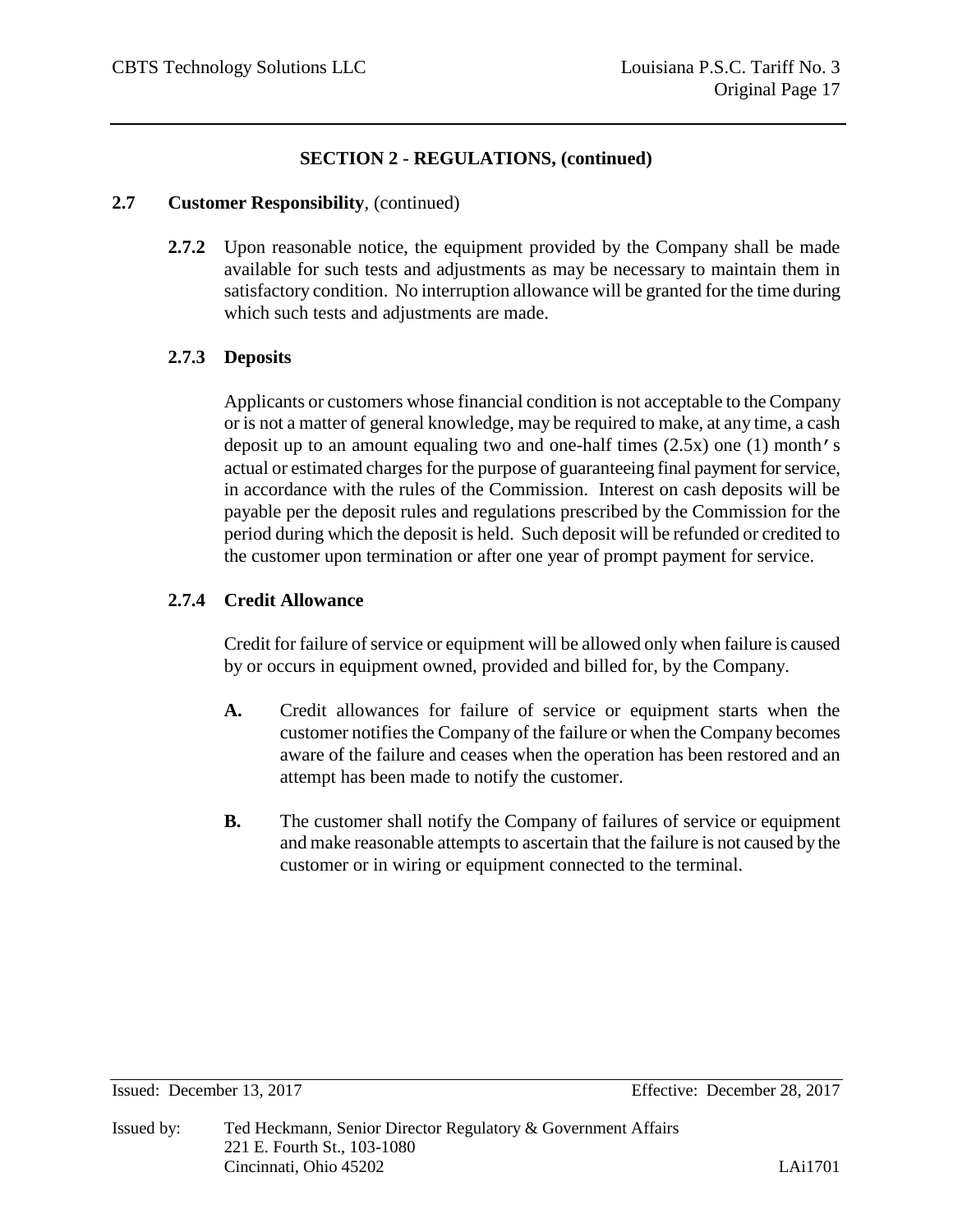## **2.7 Customer Responsibility**, (continued)

#### **2.7.4 Credit Allowance**, (continued)

- **C.** Only those portions of the service or equipment operation disabled will be credited. No credit allowances will be made for:
	- **1.** Interruptions of service resulting from the Company performing routine maintenance;
	- **2.** Interruptions of service for implementation of a customer order for a change in the service;
	- **3.** Interruption caused by the negligence of the customer or an authorized user;
	- **4.** Interruptions of service because of the failure of service or equipment due to the customer or authorized user provided facilities.

## **2.7.5 Cancellation by Customer**

If a customer orders services requiring special equipment and/or facilities dedicated to the customer's use and then cancels its order before the service begins, before a completion of the minimum period mutually agreed upon by the customer and the Company, a charge will be made to the customer for the non-recoverable portions of expenditures or liabilities incurred expressly on behalf of the customer by the Company and not fully reimbursed by installation and monthly charges. If, based on such an order, any construction has either begun or been completed, but no such services provided, the non-recoverable cost of such construction shall be borne by the customer.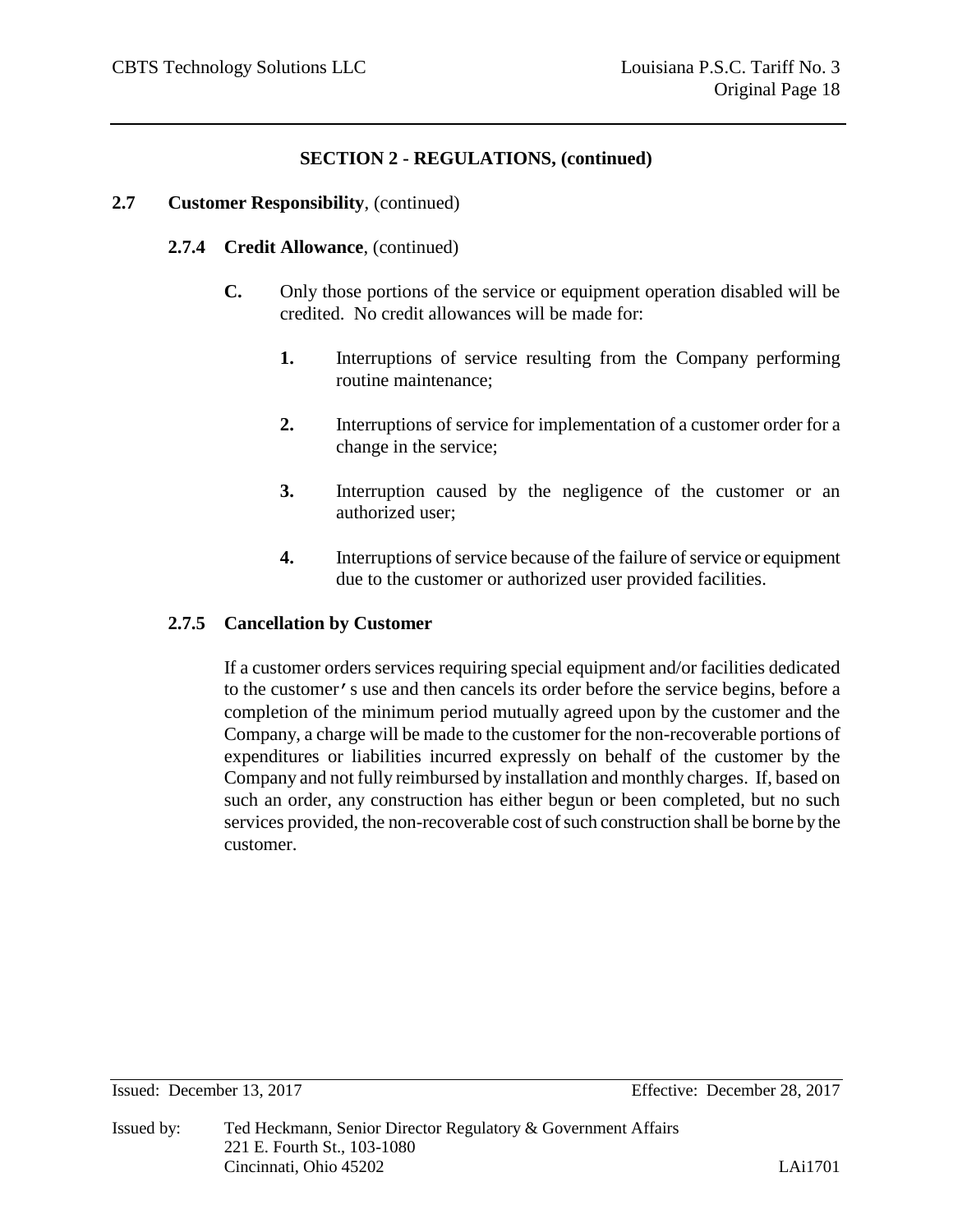## **2.7 Customer Responsibility**, (continued)

## **2.7.6 Payment and Charges for Services**

Charges for service are applied on a recurring and nonrecurring basis. Service is provided and billed on a monthly basis. Service continues to be provided until disconnection is requested by the customer in writing, or until canceled by the Company pursuant to this tariff.

# **A. Payment of Charges**

Payment will be due upon receipt of the statement. A payment is considered delinquent thirty (30) days after rendition of the bill. A bill is considered rendered when deposited in the U.S. Mail for delivery to customer's last known address.

- **1.** The customer is responsible for payment of all charges for service furnished to the customer. Charges based on actual usage during a month will be billed monthly in arrears. All fixed monthly and nonrecurring charges for services ordered will be billed monthly in advance.
- **2.** Service may be denied or discontinued by the Company for nonpayment of past due or delinquent amounts due the Company. Restoration of service will be subject to all applicable installation charges. Disconnection may not occur before thirty (30) days from invoice and the Company must give five (5) days written notice before any disconnection can occur.

# **2.7.7 Application of Rates**

The rates for service are those in effect for the period that service is furnished.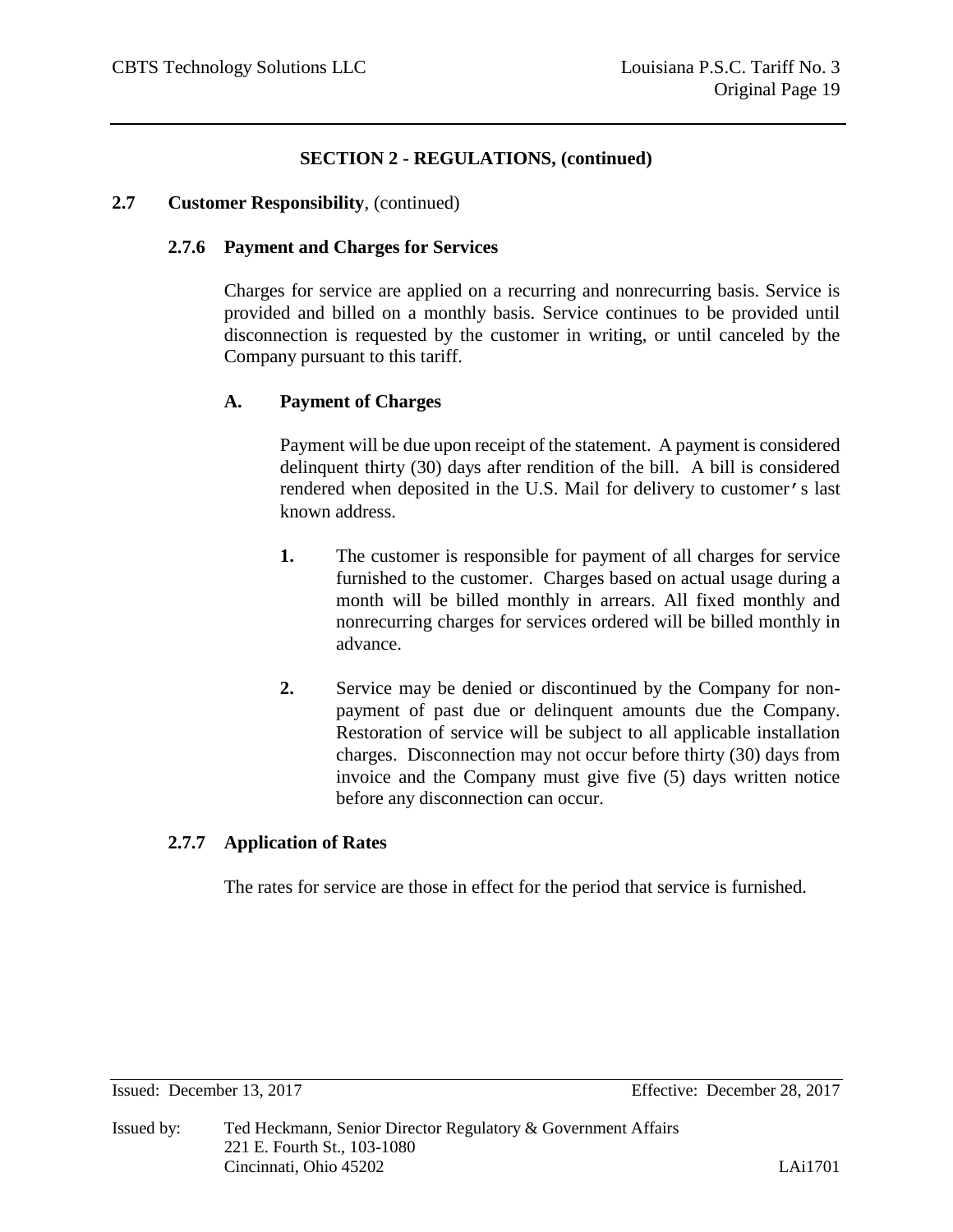## **2.8 Responsibility of the Company**

- **2.8.1 Calculation of Credit Allowance** Under the limitations of section 2.7.4, when service is interrupted the credit allowance will be computed on the following basis.
	- **A.** No credit shall be allowed for an interruption of less than two hours.
	- **B.** The customer shall be credited for an interruption of two hours or major fraction thereof that the interruption continues.
	- **C.** Where there has been an outage, and a minimum usage charge applies, and the customer fails to meet the minimum usage, a credit shall be applied against that minimum. The credit shall equal 1/360th of the monthly minimum charges associated with the portion of service disabled for each period of two hours or major fraction thereof that the interruption continues.

# **2.8.2 Cancellation of Credit**

Where the Company cancels a service or the provision of equipment and the final service period is less than the monthly billing period, a credit will be issued for any amounts billed in advance, prorated at 1/30th of the monthly recurring charge for each day the service was rendered or the equipment was provided. This credit will be issued to the customer or applied against the balance remaining on the customer's account.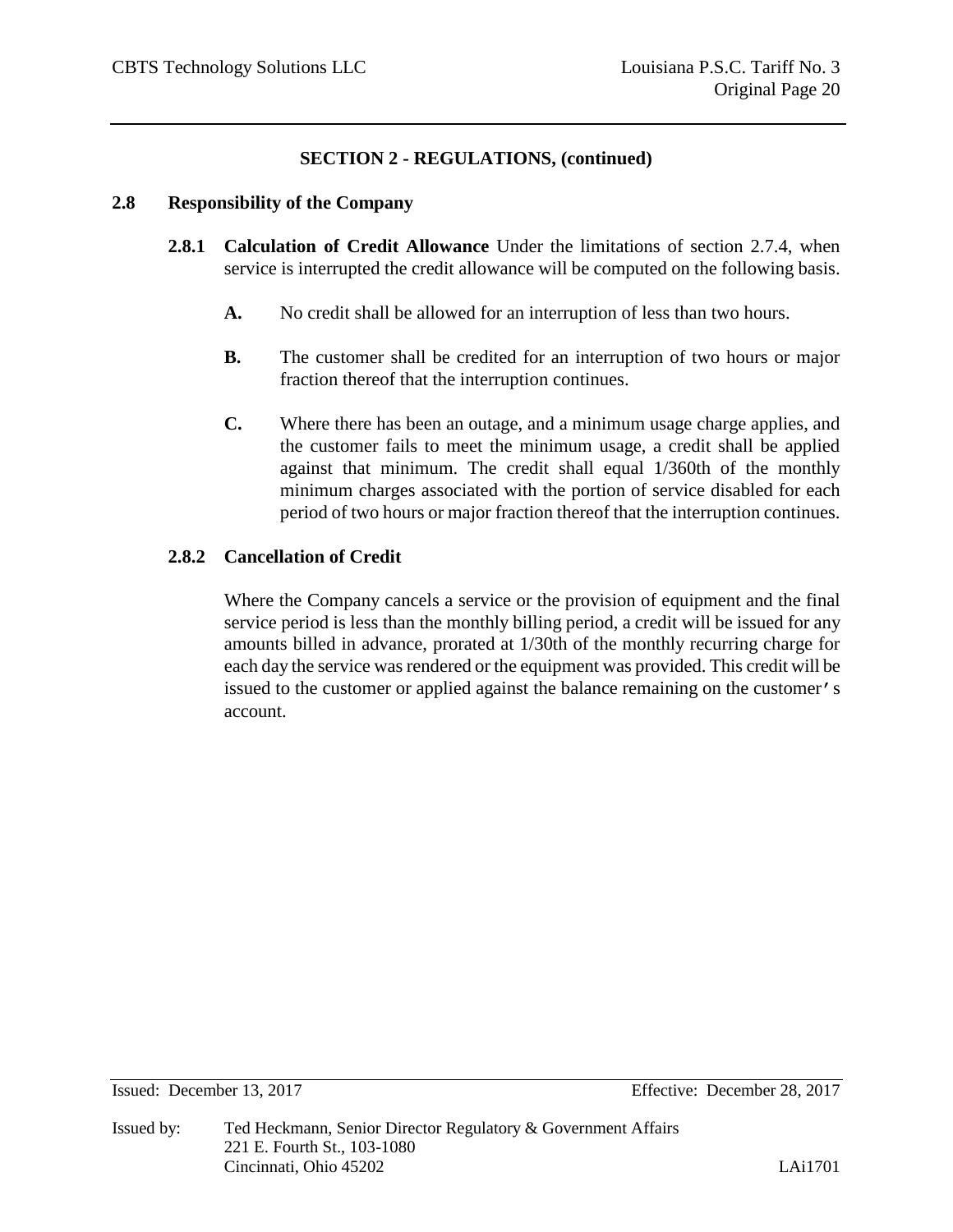#### **2.8 Responsibility of the Company**, (continued)

#### **2.8.3 Disconnection of Service by the Company**

Upon five (5) days written notice, the Company may discontinue service or cancel an application for service without incurring any liability for any of the following reasons:

- **A.** Non-payment of any sum due to the Company for service for more than thirty days beyond the date of rendition of the bill for such service;
- **B.** Violation of any regulation governing the service under this tariff;
- **C.** Violation of any law, rule, or regulation of an government authority having jurisdiction over the service; or
- **D.** The Company is prohibited from furnishing services by order of a court or other government authority having jurisdiction.
- **E.** Customer uses equipment is such a manner as to adversely affect the Company's equipment or service to others.

## **2.8.4 Fractional Charges**

Charges for a fractional part of a month (which follows a full month) are calculated by counting the number of days remaining in the billing period after service is furnished or has been discontinued. The number of days remaining in the billing period are counted starting with the day after the service was furnished or discontinued. Divide that figure by thirty days. The resultant fraction is then multiplied by the monthly charge to arrive at the fractional monthly charge.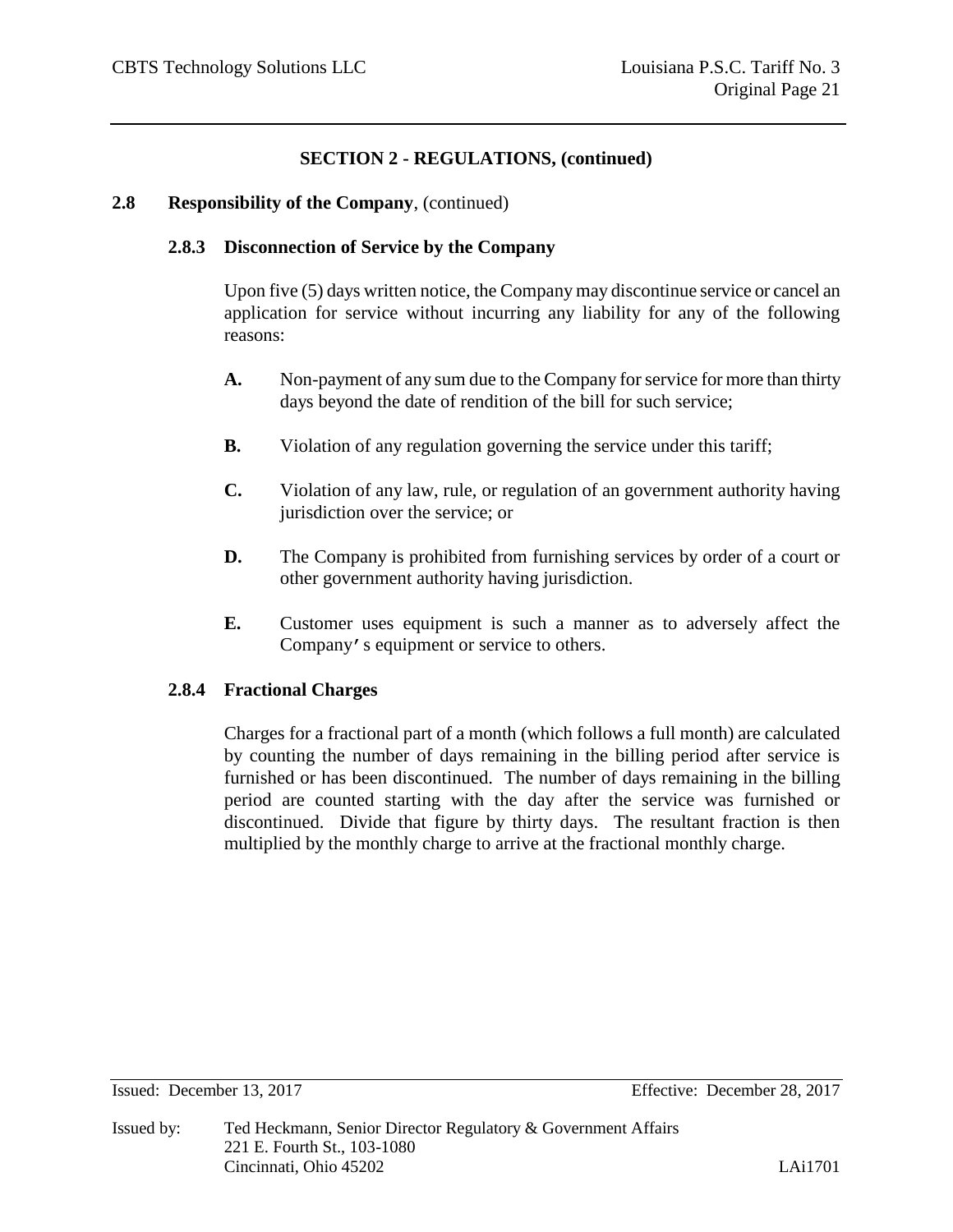#### **2.8 Responsibility of the Company**, (continued)

#### **2.8.5 Insufficient Fund Checks**

Customers will be charged \$20.00 on all checks issued to the Company which are returned due to insufficient funds. At the discretion of the Company, the insufficient funds check charge may be waived under appropriate circumstances (e.g. a bank error).

## **2.9 Taxes and Fees**

- 2.9.1 All state and local taxes (e.g., gross receipts tax, sales tax, municipal utilities tax) are not included in the rates under this tariff, but shall be listed as separate line items on the customer's bill.
- **2.9.2** To the extent that a municipality, other political subdivision or local agency of government, or commission imposes and collects from the Company a gross receipts tax, occupation tax, license tax, permit fee, franchise fee, or regulatory fee, such taxes and fees shall, as allowed by law, be billed pro rata to the customer receiving service from the Company within the territorial limits of such municipality, other political subdivision or local agency of government.
- **2.9.3** Service shall not be subject to taxes for a given taxing jurisdiction if the customer provides the Company with written verification, acceptable to the Company and to the relevant taxing jurisdiction, that the customer has been granted a tax exemption.
- **2.9.4** The Company may adjust its rates or impose additional rates on its customer to recover amounts it is required by governmental or quasi-governmental authorities to collect from or pay to others. The Company may also adjust its rates or impose additional rates to cover the administrative cost of collecting such charges or paying compensation to other entities. Examples of such programs include, but are not limited to, the Universal Service Fund (USF), the Presubscribed Interexchange Carrier Charge (PICC), and compensation to pay telephone service providers for the use of their pay telephones to access the Company's services.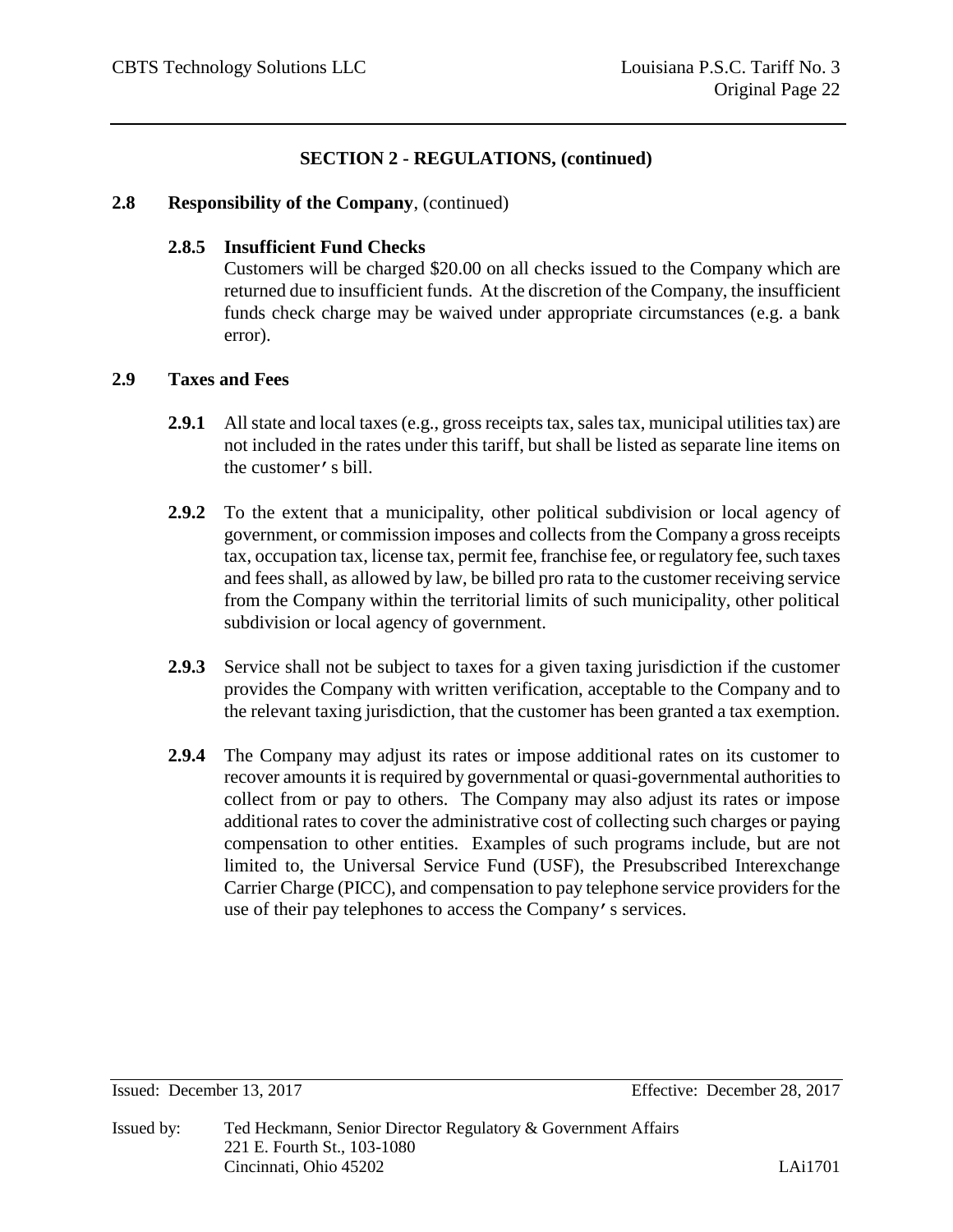## **2.10 Unauthorized Carrier Change Charge**

Carrier will assess Reseller a \$200 Unauthorized Carrier Change Charge (UCCC) for each Primary Interexchange Carrier (PIC) made without prior valid authorization which results in Carrier being named in a complaint filed with a state or federal regulatory authority or counsel. Continued acts of unauthorized PIC's by any Reseller shall be considered grounds for refusing to provide service to that Reseller.

## **2.11 Unauthorized Service Change Charge**

Carrier will assess Reseller a \$200 Unauthorized Service Change Charge (USCC) for each unauthorized addition of services on an end user's bill which results in Carrier being named in a complaint filed with a state or federal regulatory authority or counsel. Continued acts of unauthorized service changes by any Reseller shall be considered grounds for refusing to provide service to that Reseller.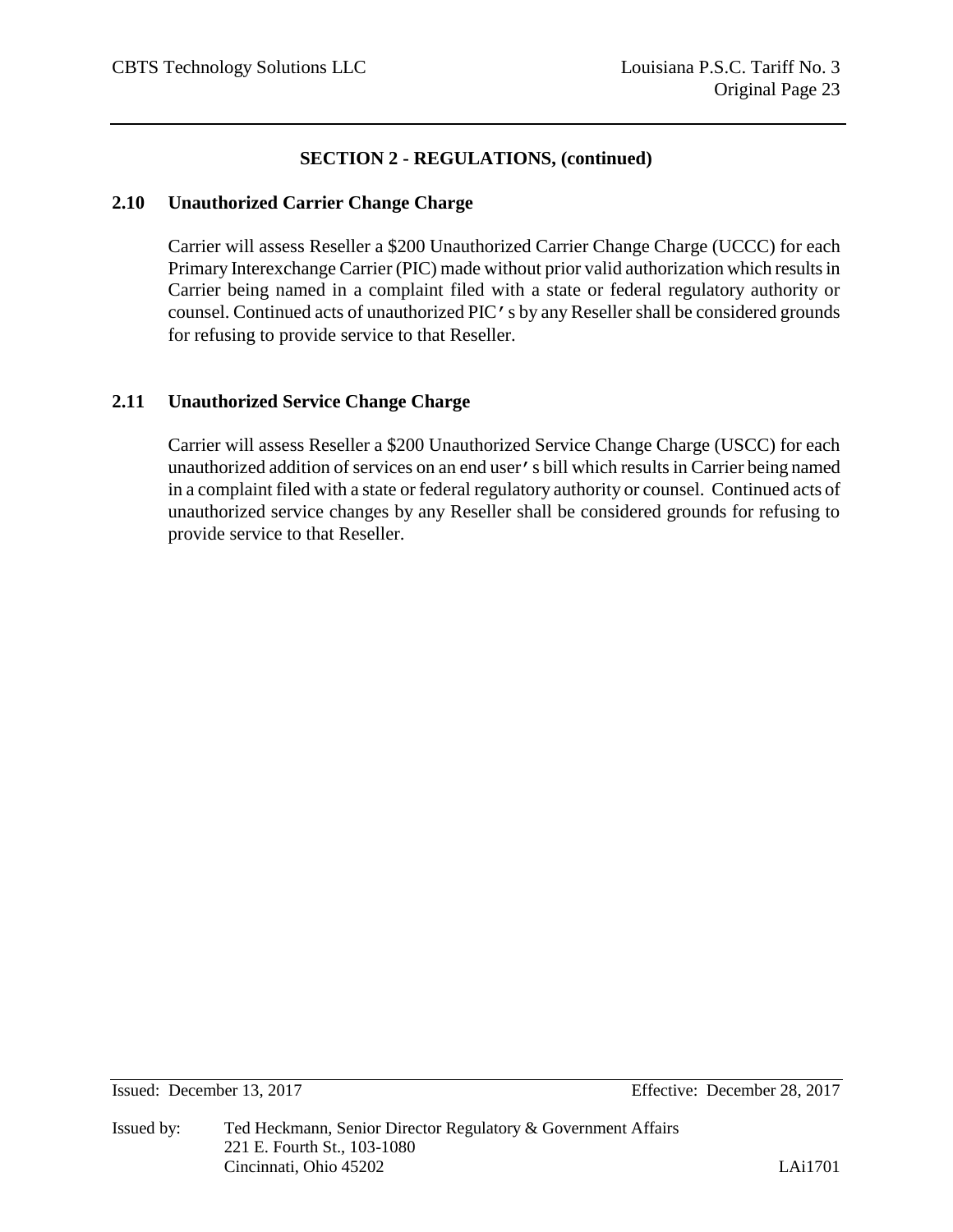# **SECTION 3 - LONG DISTANCE SERVICES**

## **3.1 Timing of Calls**

- **3.1.1** The customer's monthly usage charges for the Company service are based upon the total number of minutes the customer uses and the service options to which the customer subscribes. Chargeable time begins when the connection is established between the calling station and the called station or PBX. Chargeable time ends when the either party hangs up. If the called station hangs up but the calling station does not, chargeable time ends when the connection is released by automatic timing equipment within the telecommunications network.
- **3.1.2** No charges apply if a call is not completed.

## **3.2 Start of Billing**

For billing purposes, the start of service is the day following acceptance by the customer of the Company's service or equipment. The end of service date is the last day of the minimum notification of cancellation or any portion of the last day, after receipt by the Company of notification of cancellation as described in Section 2 of this tariff.

## **3.3 Interconnection**

Service furnished by the Company may be interconnected with services or facilities of other authorized communications common carriers and with private systems, subject to the technical limitations established by the Company. Service technical limitations established by the Company. Service furnished by the Company is not part of a joint undertaking with such other carriers. Any special interface equipment of the Company and other participating carriers shall be provided at the customer's expense.

Interconnection with the facilities or services of other carriers shall be under the applicable terms and conditions of other carriers' tariffs. The customer is responsible for taking all necessary legal steps for inter connecting its customer-provided terminal equipment or communications systems with the Company's. The customer shall secure all licenses, permits, right-of-ways, and other arrangements necessary for such interconnection.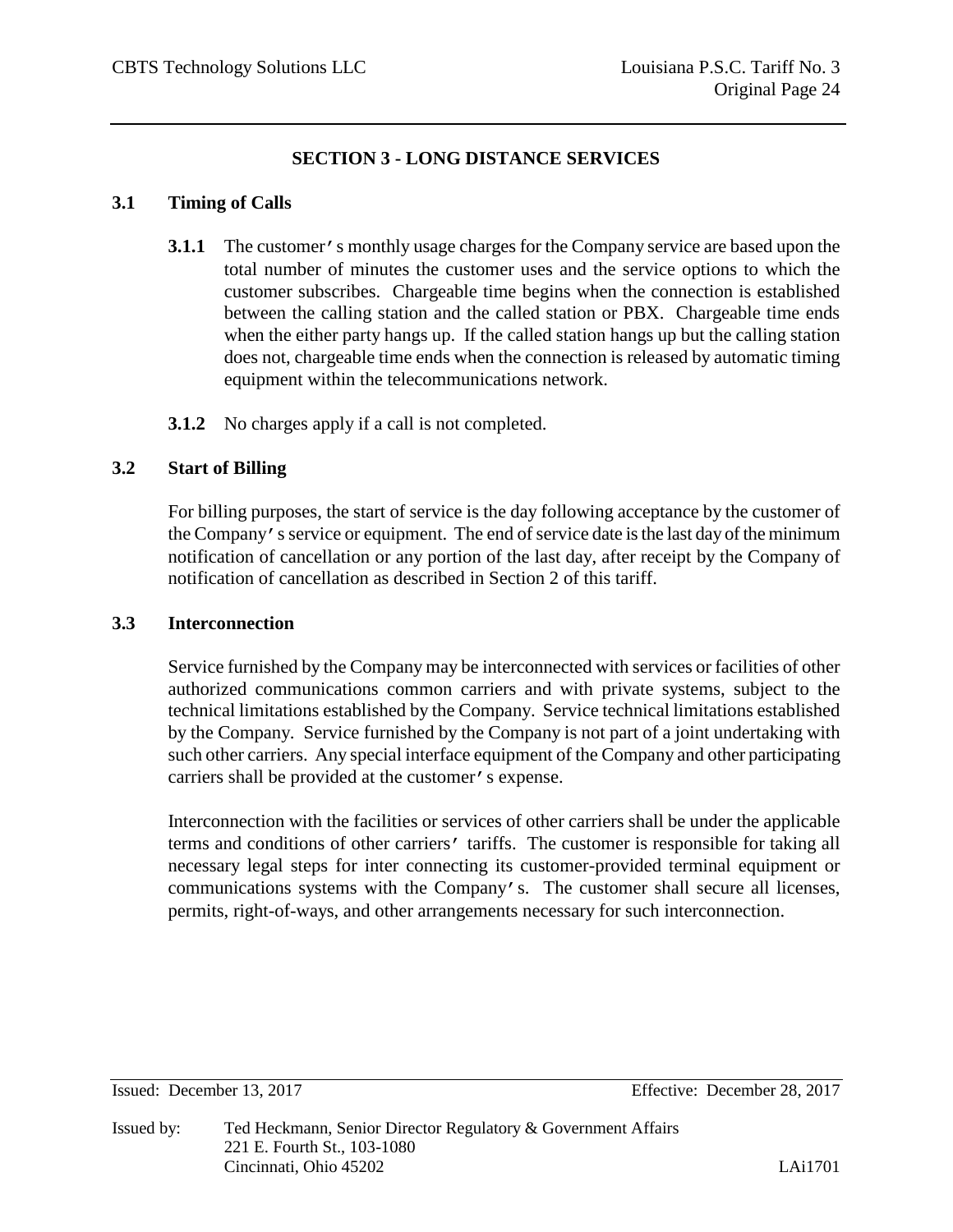## **3.4 Terminal Equipment**

The Company's service may be used with or terminated in customer provided terminal equipment or customer provided communication systems, such as teleprinter, handsets, or data sets. Such terminal equipment shall be furnished and maintained at the expense of the customer, except as otherwise provided. The customer is responsible for all costs at its premises, including customer personnel, wiring, electrical power, and the like incurred in its use of the Company's service.

The customer shall ensure that its terminal facilities are of the proper mode, band-width, power, data, speed, and signal level for the intended use of the customer, and that the signals do not damage the Company's equipment, injure personnel or degrade service to other customers.

If the customer fails to maintain and operate its terminal equipment properly, resulting in the occurrence or possibility of harm to the Company's equipment or personnel, or impairment to the quality of service to other customers, the Company may, upon written notice, require the use of protective equipment at the customer's expense. If this fails to produce satisfactory quality and safety of service, the Company may, upon written notice, terminate the customer's service.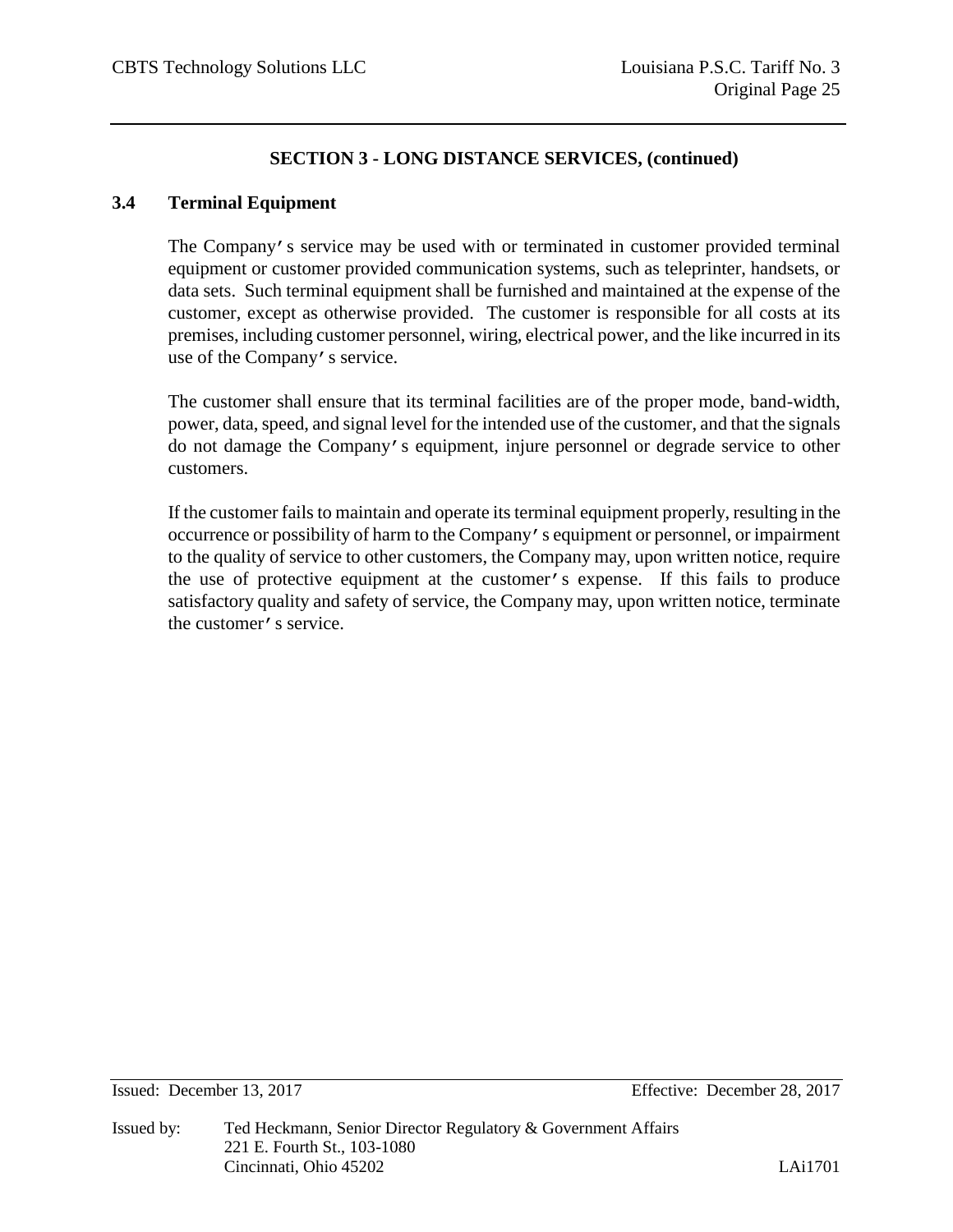## **3.5 Calculation of Distance**

Usage charges for all mileage sensitive products are based on the airline distance between rate centers associated with the originating and terminating points of the call.

The airline mileage between rate centers is determined by applying the formula below to the vertical and horizontal coordinates associated with the rate centers involved. The Company uses the rate centers and associated vertical and horizontal coordinates that are currently being used within the industry.

Formula:

$$
\sqrt{\frac{\left(V_{1}-V_{2}\right)^{2}+\left(H_{1}-H_{2}\right)^{2}}{10}}
$$

# **3.6 Minimum Call Completion Rate**

The customer can expect a call completion rate of 99% per 100 calls attempted during peak use periods for all Feature Group  $D(1+)$  services. The Company will engineer its switching systems on the basis that ninety-nine percent (99%) of the customers accessing their system will be served during the busy hour.

# **3.7 Special Service Arrangements**

Special Service Arrangement charges will be based on the estimated cost of furnishing such services including the cost of operating and maintaining such a service, the cost of equipment and materials used in providing such a service, the cost of installation including engineering, labor supervision, transportation, and the cost of any other specific item associated with the particular Special Service Arrangement request.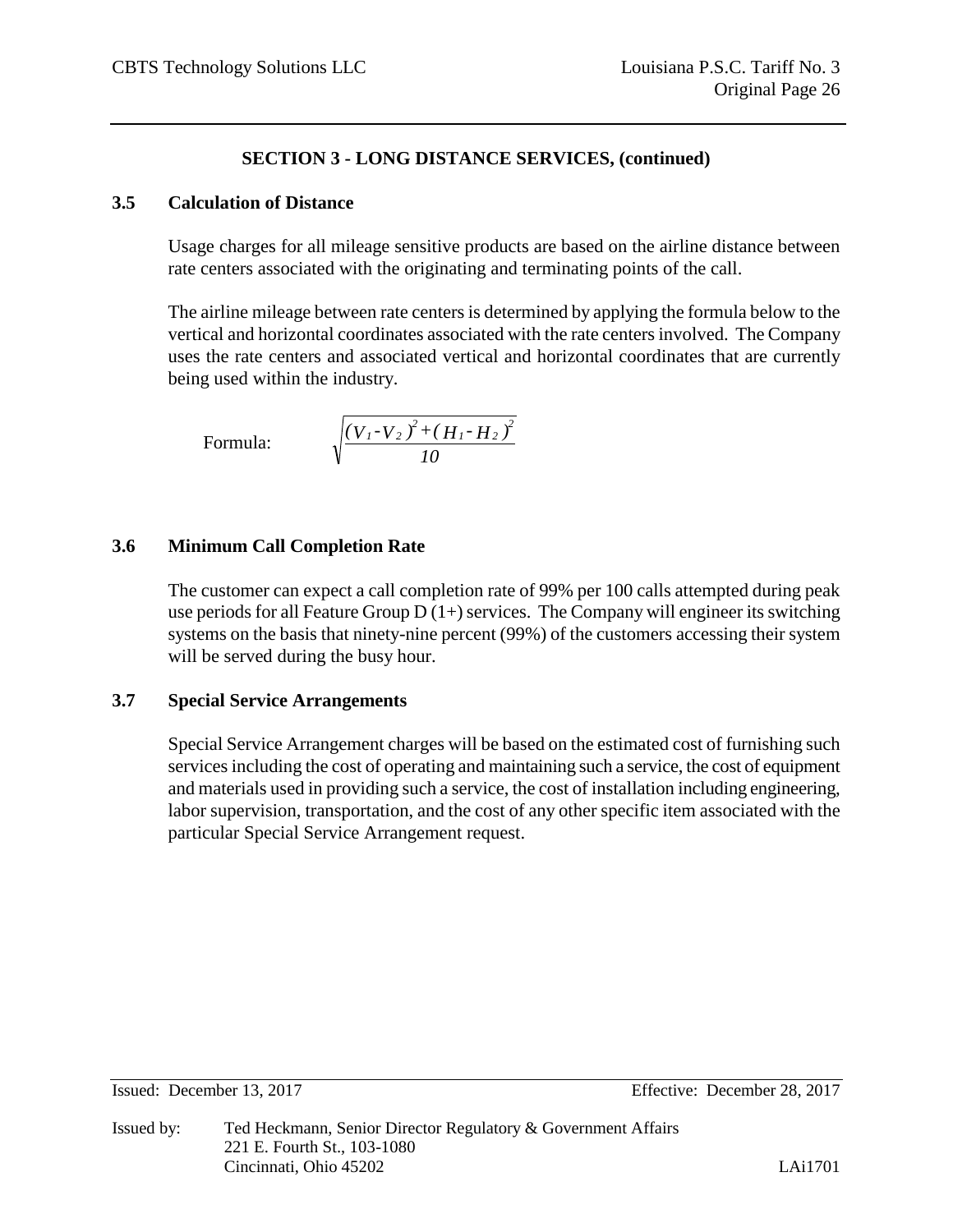## **3.8 General**

The Company offers Message Telecommunications Service or MTS, Inbound 800 Service, Calling Card Service and Alternative Operator Assisted calling programs. The customer's total monthly use of Carrier's service is charged at the applicable rates per minute set forth herein.

## **3.8.1 Message Telecommunications Service (MTS)**

MTS or  $1+$  dialing is achieved by when the LEC programs the customer' s telephone lines to automatically route 1+ calls to the Company's network. Service is billed in six (6) second increments, with a minimum billing of (30) seconds for business customers and a minimum billing of (60) sixty seconds for residential customers.

# **3.8.2 Toll Free (i.e., 800/888) Service**

Toll Free Service is inbound telecommunications service which permits calls to be completed to the customer's location without charge to the calling party. Access to the service is gained by dialing a ten-digit telephone number which terminates at the customer's location. Toll Free Services originate via normal shared use facilities and are terminated via the customers' local exchange service access line.

The Company will accept a prospective Toll Free Service at customer's request for up to ten (10) toll free telephone numbers and will reserve such numbers on a firstcome first-served basis. All request for Toll Free Service number reservations must be written, dated and signed by the customer. The Company does not guarantee the availability of numbers until assigned. The requested Toll Free Service telephone numbers, if available, will be reserved for and furnished to the customer.

If a customer who has received a Toll Free Service number does not subscribe to Toll Free Service within thirty (30) days, the Company reserves the right to re-assign the number to another customer.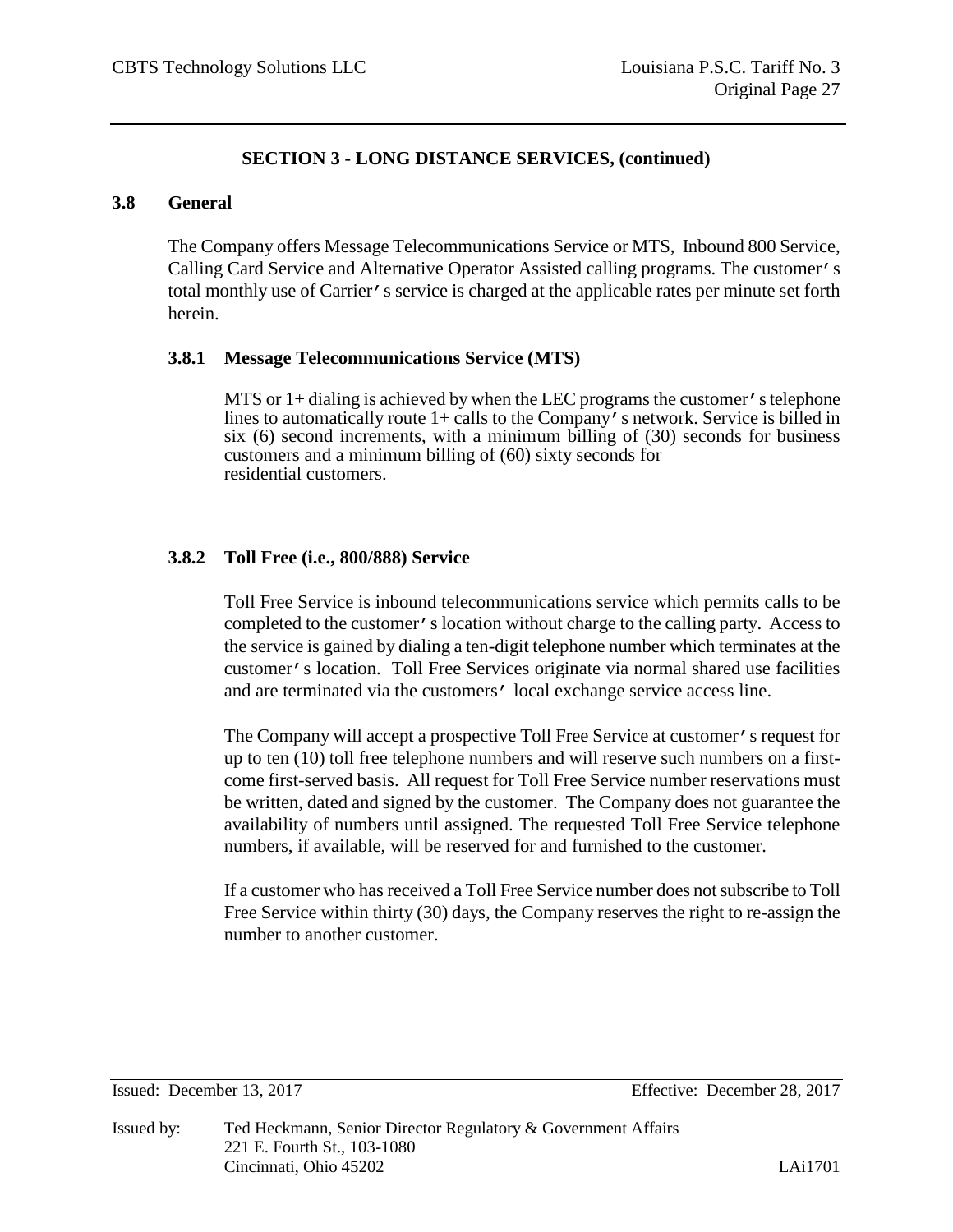#### **3.8 General**, (continued)

## **3.8.3 Calling Card Service**

Calling Card Service allows subscribers who are away from home or office to calls by gaining access to the Company's network via an 800 number. Calling Card Service is provided upon request to presubscribed customer and is not a stand-alone product.

## **3.8.4 Directory Assistance**

Listed telephone numbers will be provided to requesting customers at a per call charge.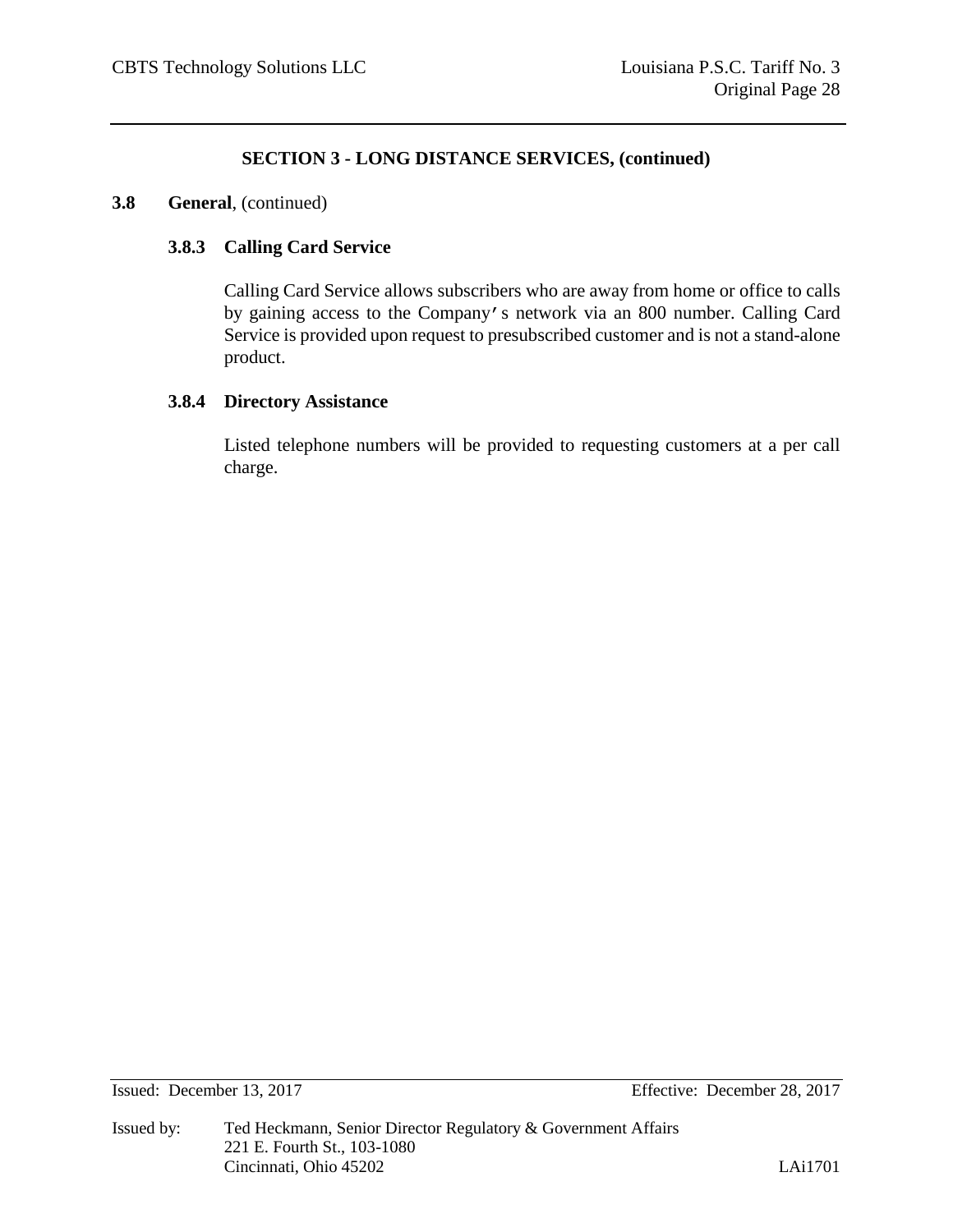#### **3.9 Usage Charges and Billing Increments**

#### **3.91 Usage Charges**

Usage charges are determined by the time of day rate periods and minutes of use within each rate period. The rate period is determined by the time and day of call origination at the customer's location.

#### **3.9.2 Billing Increments**

Unless specifically stated in the product description, usage is billed in sixty (60) second increments.

## **3.10 Casual Calling Plan**

Allows an end user who does not have a current account with the Company, to have access to the Company's network and the subsequent use of service. Access is obtained by dialing the Company's access code.

Per Minute Rate: \$0.20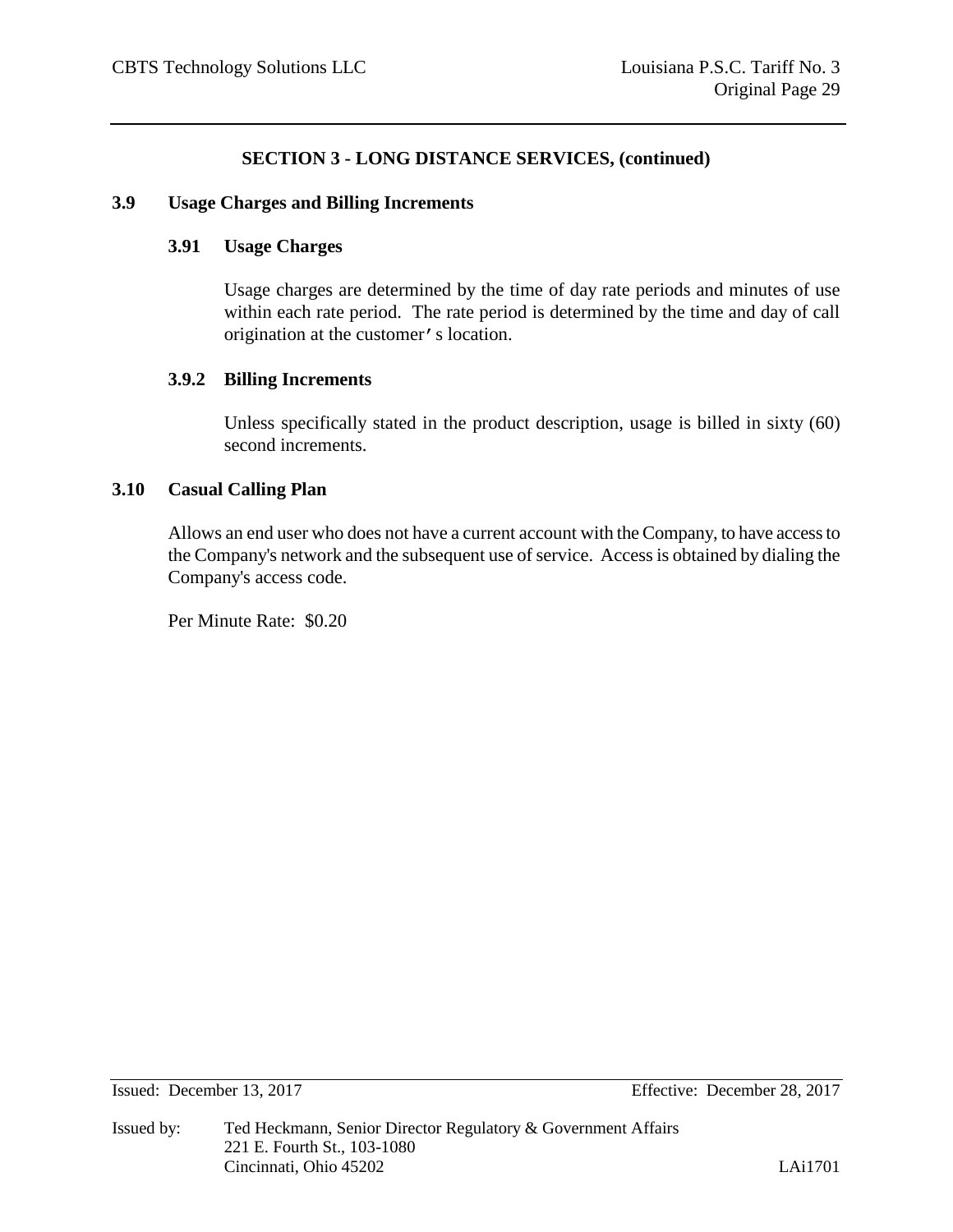## **3.11 Pay Telephone (Payphone) Surcharge**

A surcharge shall be assessed for each call made from a pay telephone to a Companyprovided toll-free number or placed by using a Company-provided calling card and dialing. This charge is to compensate the Company for the Federal Communications Commission assessment which is paid by the Company to pay telephone service providers for the use of their pay telephone instruments.

Per Call Charge: \$0.60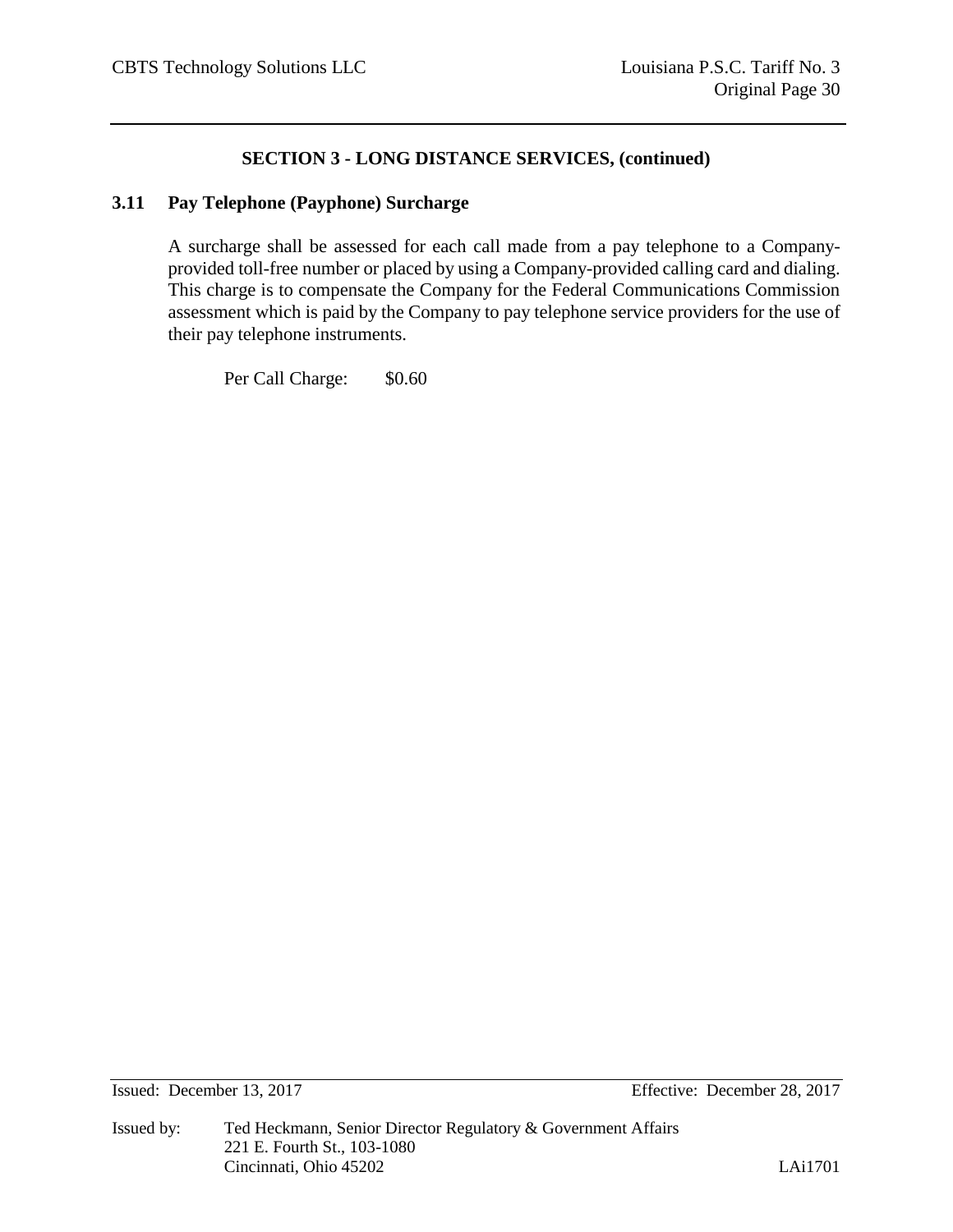# **3.12 Calling Card Services**

Per Minute Rates (unless stated otherwise in toll plan rates)

Residence \$0.25/minute Business \$0.23/minute

Surcharge

Domestic  $\$0.69$  per call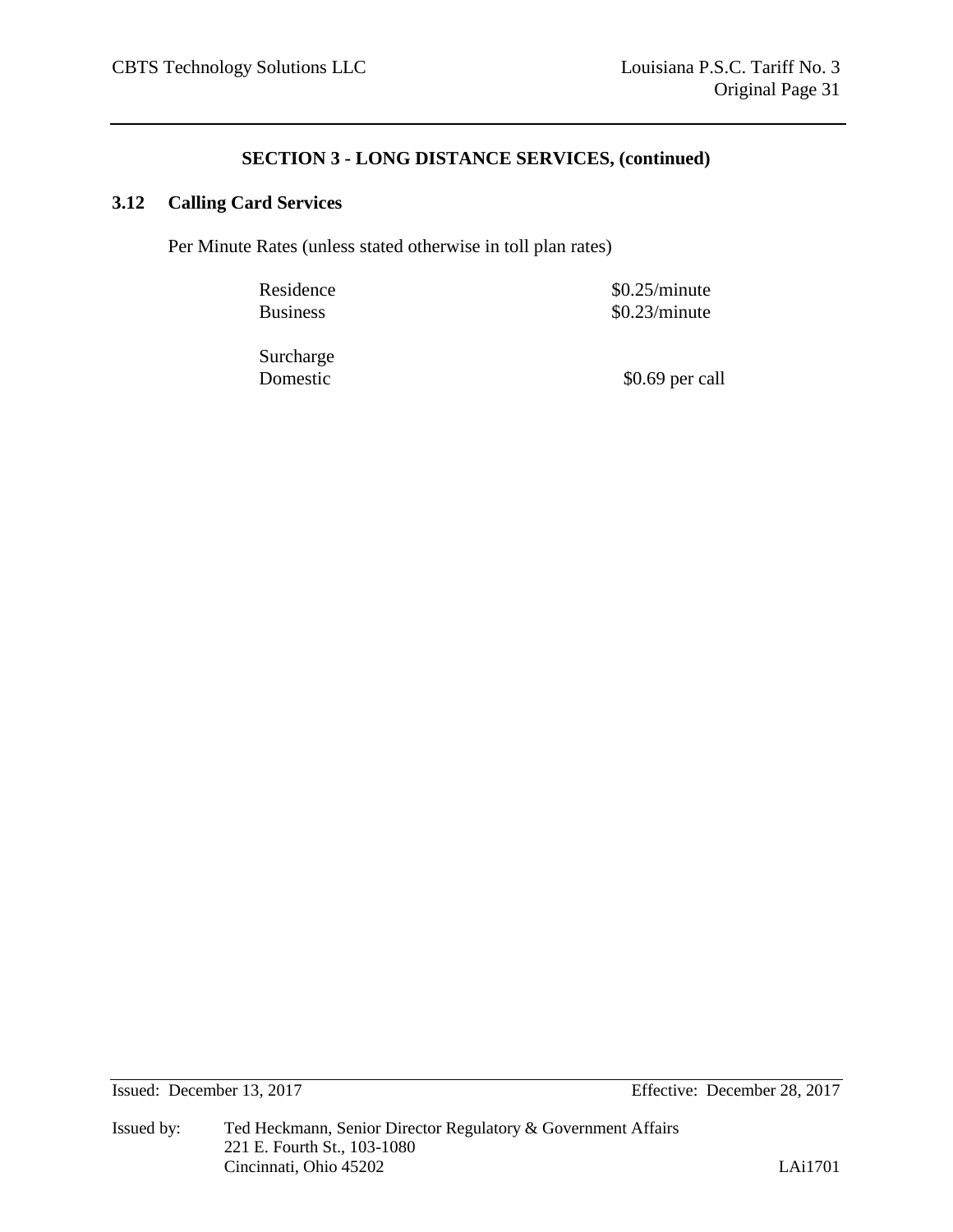## **3.13 Toll Free (i.e., 800/888) Service Rates**

| <b>Monthly Service Charge</b> | \$7.50                                                          |
|-------------------------------|-----------------------------------------------------------------|
| Time of Day Routing Service:  | \$100.00 per setup, change or removal                           |
| Area Code blocking:           | \$100.00 per setup, change or removal                           |
| 800 Directory Service:        | Monthly Service Charge $-$ \$13.69<br>Initial Charge $- $15.00$ |

# **3.14 Directory Assistance Charge**

Per Call Charge  $\$0.85$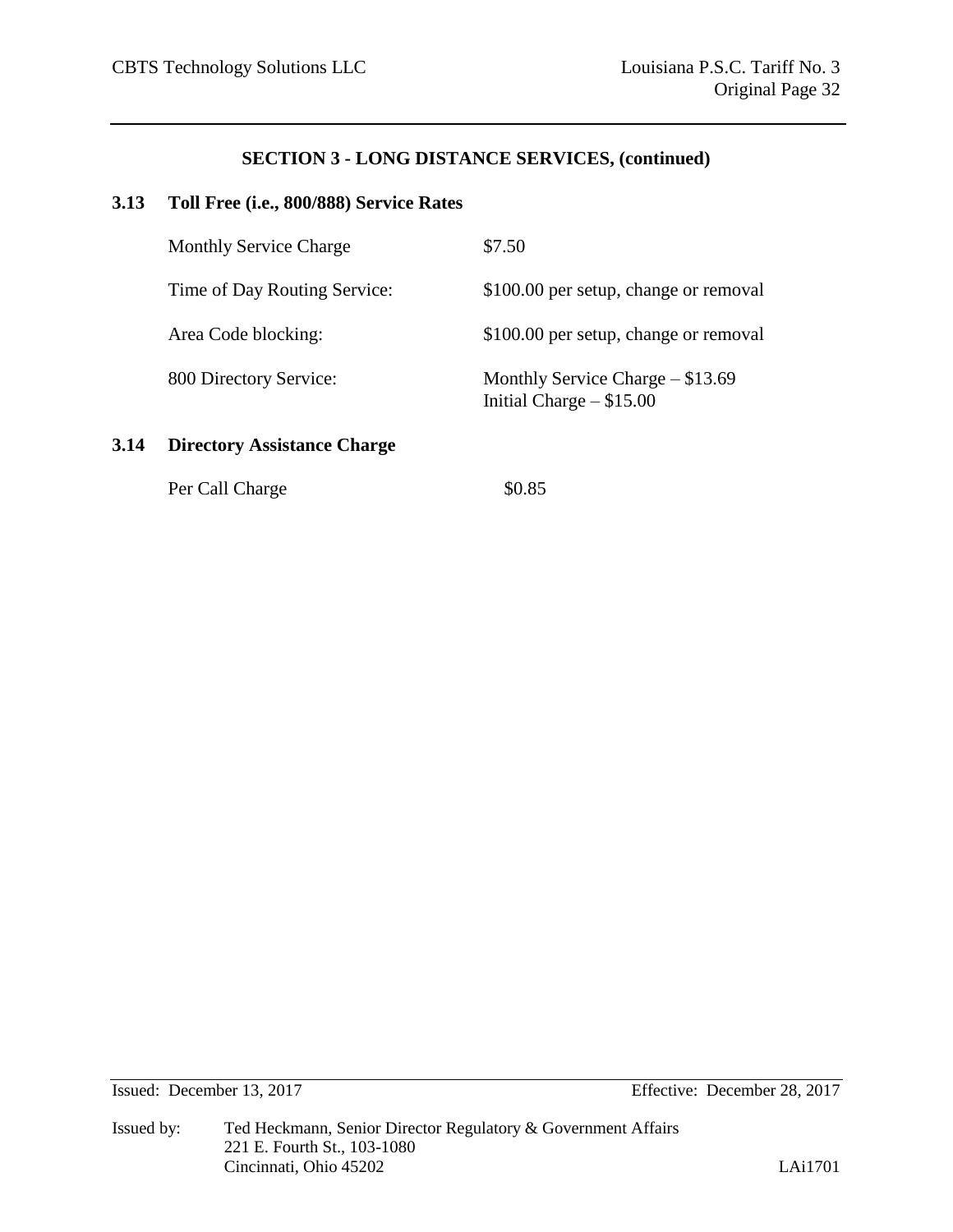# **3.15 Operator Services,** Continued

## **3.15.1 Rates**

Rate Per Minute: \$0.40

Operator Assisted Surcharges:

| \$0.80 |
|--------|
| \$2.15 |
| \$2.15 |
| \$2.25 |
| \$4.50 |
|        |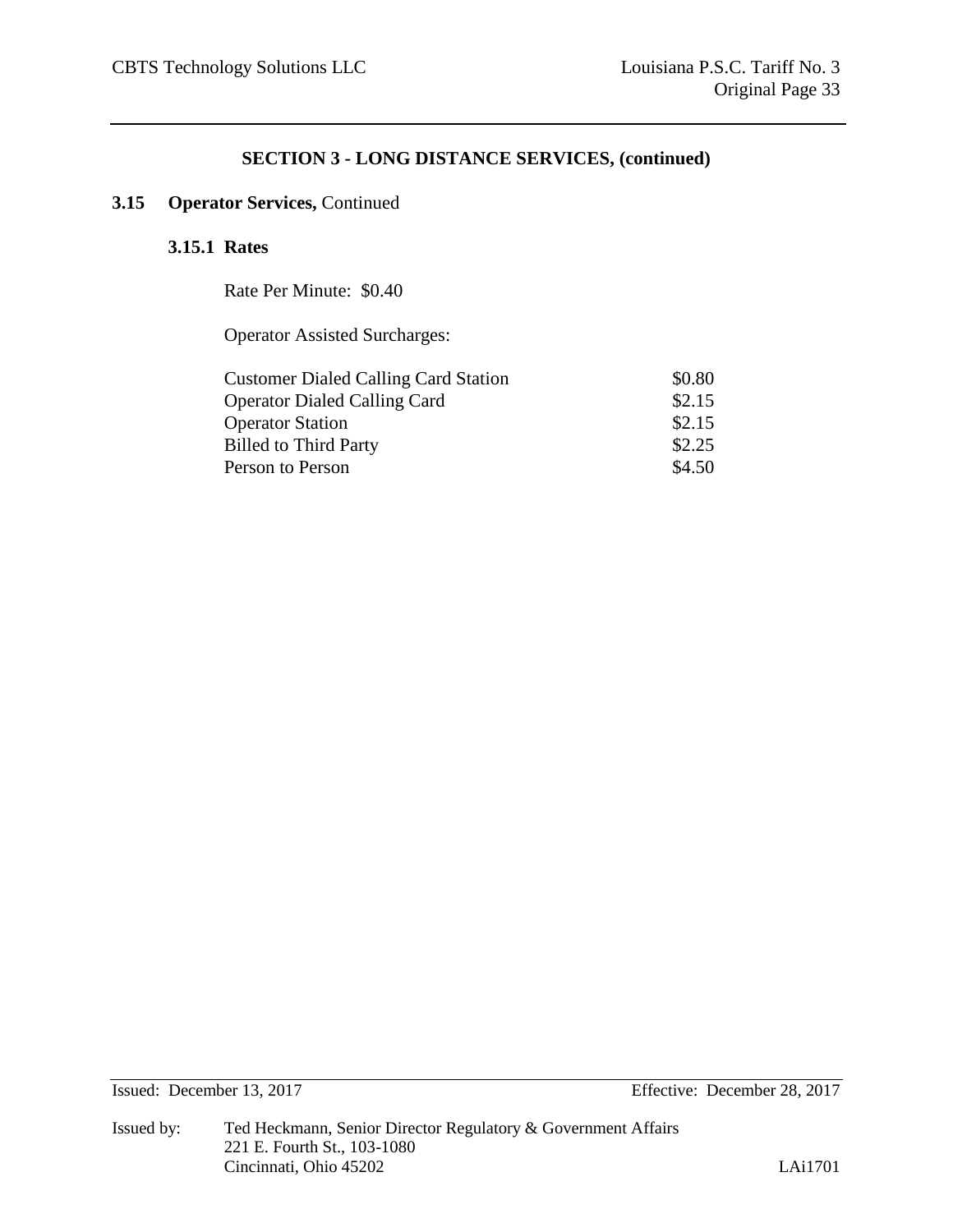#### **3.16 Residential Toll Plans**

#### **3.16.1 Service Descriptions**

3.16.1.1 AnyTime 500 (Product 64)

For a monthly service fee, customers subscribing to this plan will receive 500 minutes of outbound domestic long distance each month. A per minute rate will apply after the initial 500 minutes. Plan includesa calling card. 8XX service is available for a monthly fee. Call detail will be provided on monthly bills only when plan minutes are exceeded or upon customer's request.

## 3.16.1.2 AnyTime 750 (Product 189)

For a monthly service fee, customers subscribing to this plan will receive 750 minutes of outbound domestic long distance each month. A per minute rate will apply after the initial 750 minutes. Plan includes a calling card 8XX service is available for a monthly fee. Call detail will be provided on monthly bills only when plan minutes are exceeded or upon customer's request.

#### 3.16.1.3 AnyTime 1000 (Product 198)

For a monthly service fee, customers subscribing to this plan will receive 1000 minutes of outbound domestic long distance each month. A per minute rate will apply after the initial  $1000$  minutes. Plan includes  $\overline{\phantom{a}}$  a calling card.  $8X\overline{X}$  service is available for a monthly fee. Call detail will be provided on monthly bills only when plan minutes are exceeded or upon customer's request.

## 3.16.1.4 Basic II (Product 368)

Customers subscribing to this plan will receive a \$.10 per minute rate on Intrastate  $1+$  outbound service. There is a monthly, minimum usage charge associated with this plan. Calls that will be applied to the minimum usage include inbound and outbound toll calls, calling card calls; collect calls, and operator-assisted calls. Plan includes a calling card.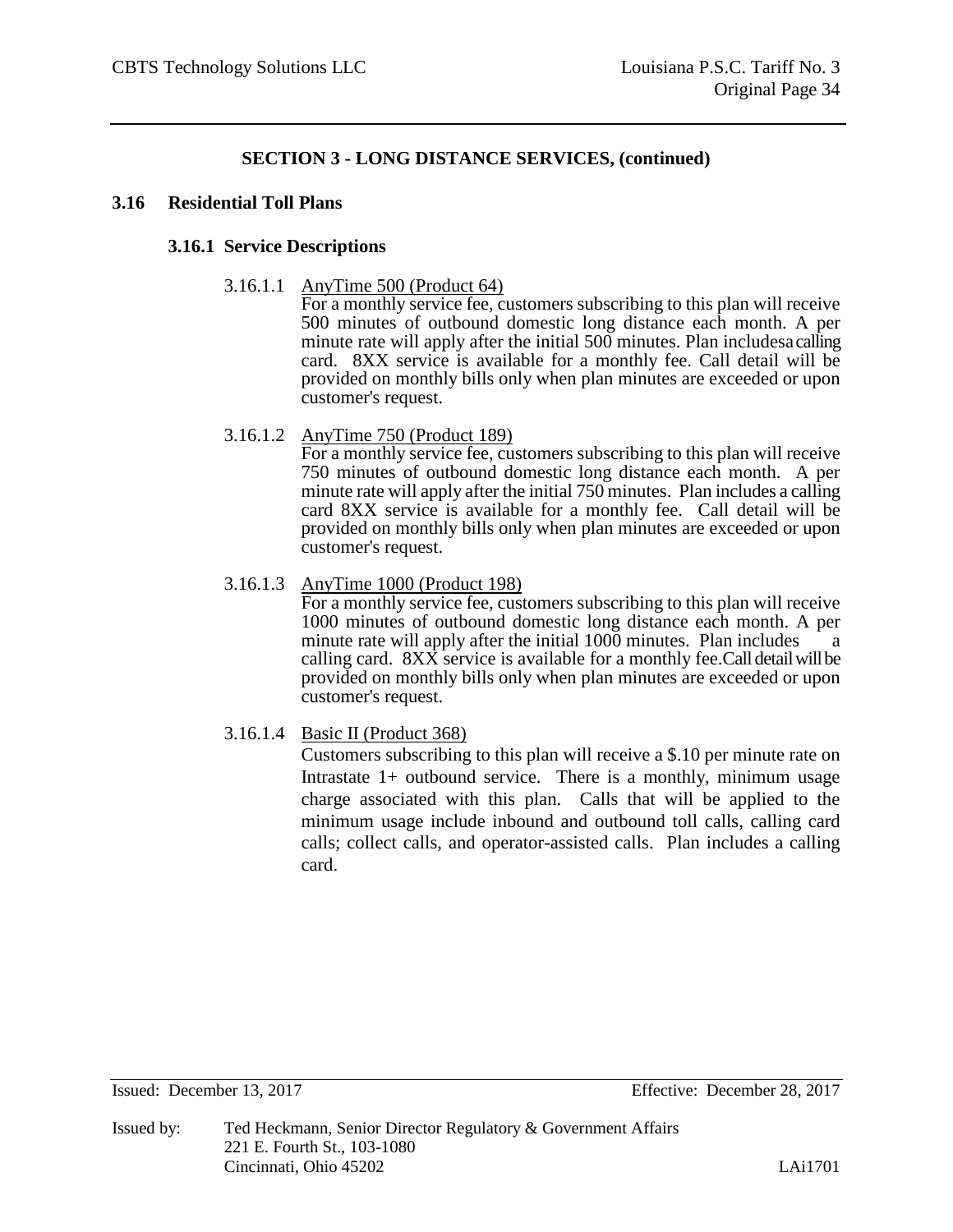#### **3.16 Residential Toll Plans (Continued)**

#### **3.16.1 Service Descriptions (Continued)**

3.16.1.5 AnyTime 100 (Product 591)

For a monthly service fee, customers subscribing to this plan will receive 100 minutes of outbound domestic long distance each month. A per minute rate will apply after the initial 100 minutes. Plan includes a calling card. 8XX service is available for a monthly fee. Call detail will be provided on monthly bills only when plan minutes are exceeded or upon customer's request.

3.16.1.6 AnyTime 5000 (Product 597)

For a monthly service fee, customers subscribing to this plan will receive 5000 minutes of outbound domestic long distance each month. A per minute rate will apply after the initial 5000 minutes. Plan includes a calling card. 8XX service is available for a monthly fee. Call detail will be provided on monthly bills only when plan minutes are exceeded or upon customer's request.

3.16.1.7 AnyTime 375 (Product 951)

For a monthly service fee, customers subscribing to this plan will receive 375 minutes of outbound domestic long distance each month. A per minute rate will apply after the initial 375 minutes. Plan includes acalling card. 8XX service is available for a monthly fee. Call detail will be provided on monthly bills only when plan minutes are exceeded or upon customer's request.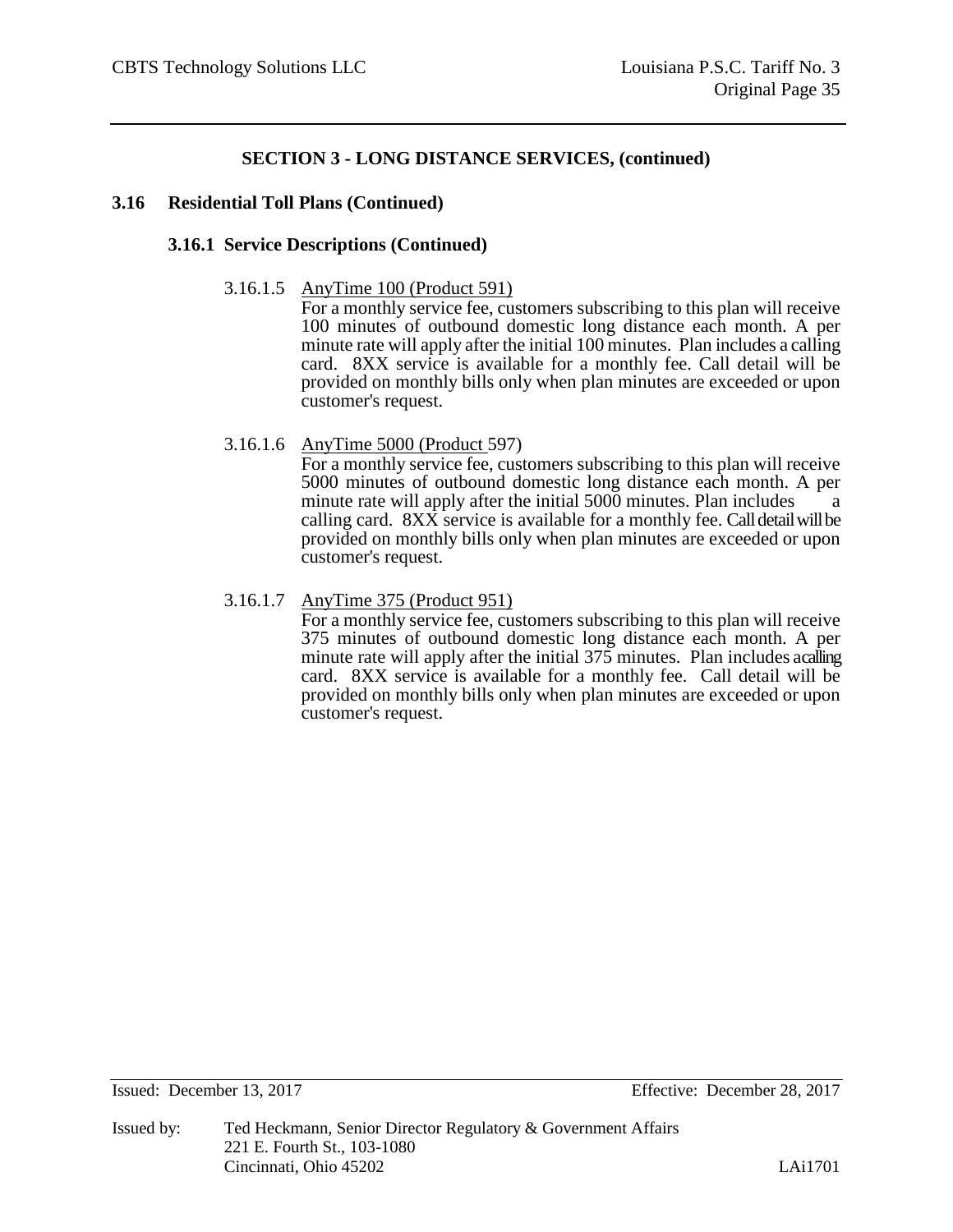#### **3.16 Residential Toll Plans (Continued)**

#### **3.16.2 Rates and Charges**

3.16.2.1 AnyTime 500 (Product 64)

|                                                                          | <b>Rates Per Minute</b> |
|--------------------------------------------------------------------------|-------------------------|
| $1+$ Outbound                                                            | \$0.06                  |
| 8XX Inbound                                                              | \$0.06                  |
| Monthly Service Fee: \$20.00                                             |                         |
| Outbound rate applies after the first 500 domestic direct dialed minutes |                         |
|                                                                          |                         |

| 3.16.2.2 AnyTime 750 (Product 189)                                       |                         |
|--------------------------------------------------------------------------|-------------------------|
|                                                                          | <b>Rates Per Minute</b> |
| $1+$ Outbound/8XX Inbound                                                | \$0.06                  |
| 8XX Inbound                                                              | \$0.06                  |
| Monthly Service Fee: \$30.00                                             |                         |
| Outbound rate applies after the first 750 domestic direct dialed minutes |                         |
|                                                                          |                         |

#### 3.16.2.3 AnyTime 1000 (Product 198)

Rates Per Minute  $1+$  Outbound  $$0.06$ 8XX Inbound \$0.06 Monthly Service Fee: \$40.00 Outbound rate applies after the first 1000 domestic direct dialed minutes

3.16.2.4 Basic II (Product 368)

|                                      | Rates Per minute |
|--------------------------------------|------------------|
| $1+$ Outbound                        | \$0.10           |
| 8XX Inbound                          | \$0.15           |
| Monthly minimum usage charge: \$6.95 |                  |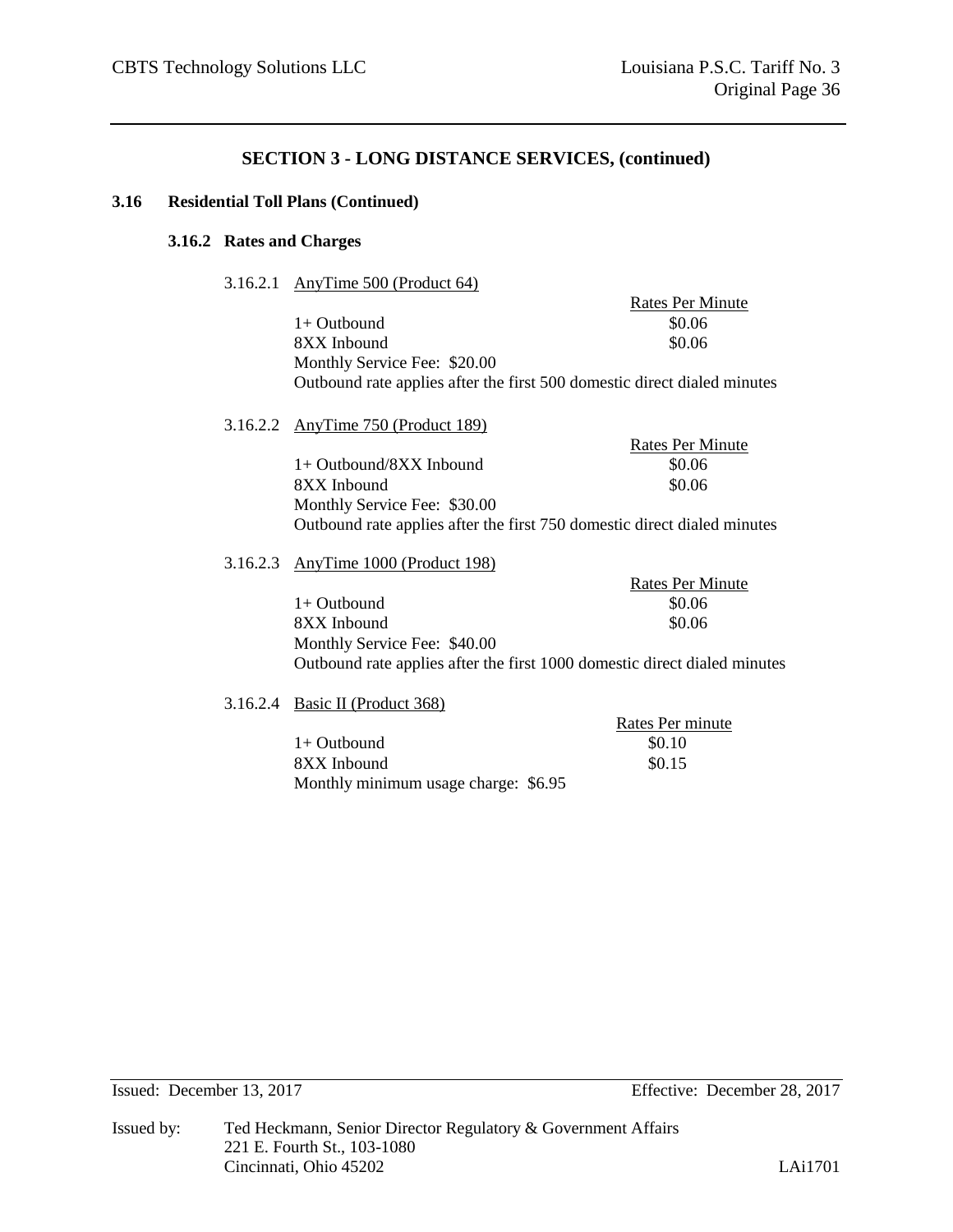#### **3.16 Residential Toll Plans (Continued)**

#### **3.16.2 Rates and Charges (Continued)**

3.16.2.5 AnyTime 100 (Product 591)

|                                                                          | Rates Per minute |
|--------------------------------------------------------------------------|------------------|
| $1+$ Outbound                                                            | \$0.07           |
| 8XX Inbound                                                              | \$0.07           |
| Monthly Service Fee: \$10.00                                             |                  |
| Outbound rate applies after the first 100 domestic direct dialed minutes |                  |

| 3.16.2.6 AnyTime 5000 (Product 597)                                       |                  |  |  |
|---------------------------------------------------------------------------|------------------|--|--|
|                                                                           | Rates Per minute |  |  |
| $1+$ Outbound                                                             | \$0.06           |  |  |
| 8XX Inbound                                                               | \$0.06           |  |  |
| Monthly Service Fee: \$200.00                                             |                  |  |  |
| Outbound rate applies after the first 5000 domestic direct dialed minutes |                  |  |  |
|                                                                           |                  |  |  |

3.16.2.7 AnyTime 375 (Product 951)

Rates Per minute  $1+$  Outbound  $$0.07$ 8XX Inbound \$0.07 Monthly Service Fee: \$15.00 Outbound rate applies after the first 375 domestic direct dialed minutes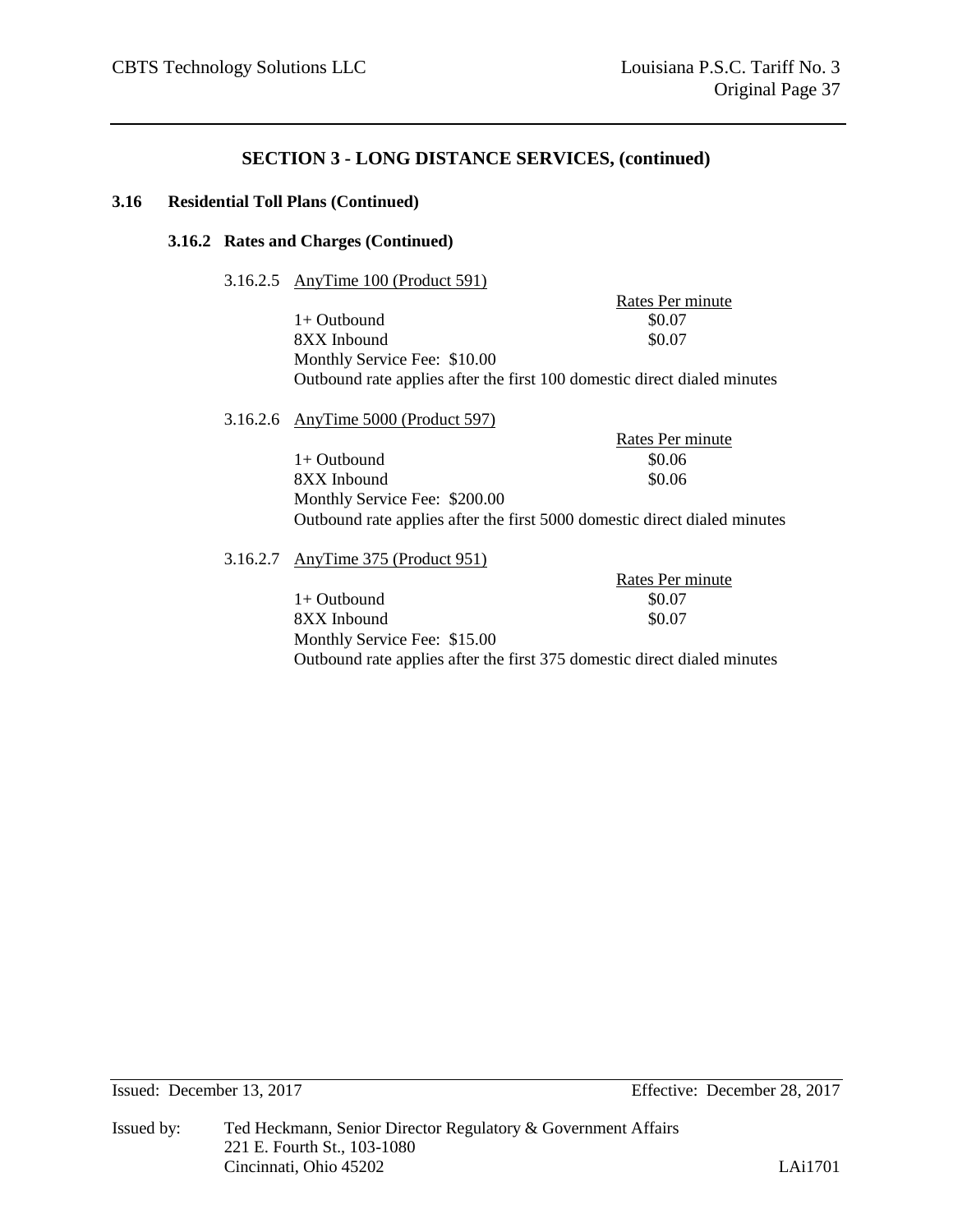#### **3.17 Business Toll Plans**

#### **3.17.1 Service Descriptions**

#### 3.17.1.1 AnyTime 500 (Product 391)

For a monthly service fee, customers subscribing to this plan will receive 500 minutes of outbound domestic long distance each month. A per minute rate will apply after the initial 500 minutes. Plan includes a calling card. 8XX service is available for a monthly fee. Call detail will be provided on monthly bills only when plan minutes are exceeded or upon customer's request.

#### 3.17.1.2 AnyTime 750 (Product 393)

For a monthly service fee, customers subscribing to this plan will receive 750 minutes of outbound domestic long distance each month. A per minute rate will apply after the initial 750 minutes. Plan includes a calling card. 8XX service is available for a monthly fee. Call detail will be provided on monthly bills only when plan minutes are exceeded or upon customer's request.

#### 3.17.1.3 AnyTime 1000 (Product 395)

For a monthly service fee, customers subscribing to this plan will receive 1000 minutes of outbound domestic long distance each month. A per minute rate will apply after the initial 1000 minutes. Plan includes a calling card. 8XX service is available for a monthly fee. Call detail will be provided on monthly bills only when plan minutes are exceeded or upon customer's request.

#### 3.17.1.4 Business Basic II (Product 358) – Business

There is a monthly, minimum usage charge associated with this plan. Calls that will be applied to the minimum usage include inbound and outbound toll calls, calling card calls; collect calls, and operator-assisted calls. Plan includes a calling card.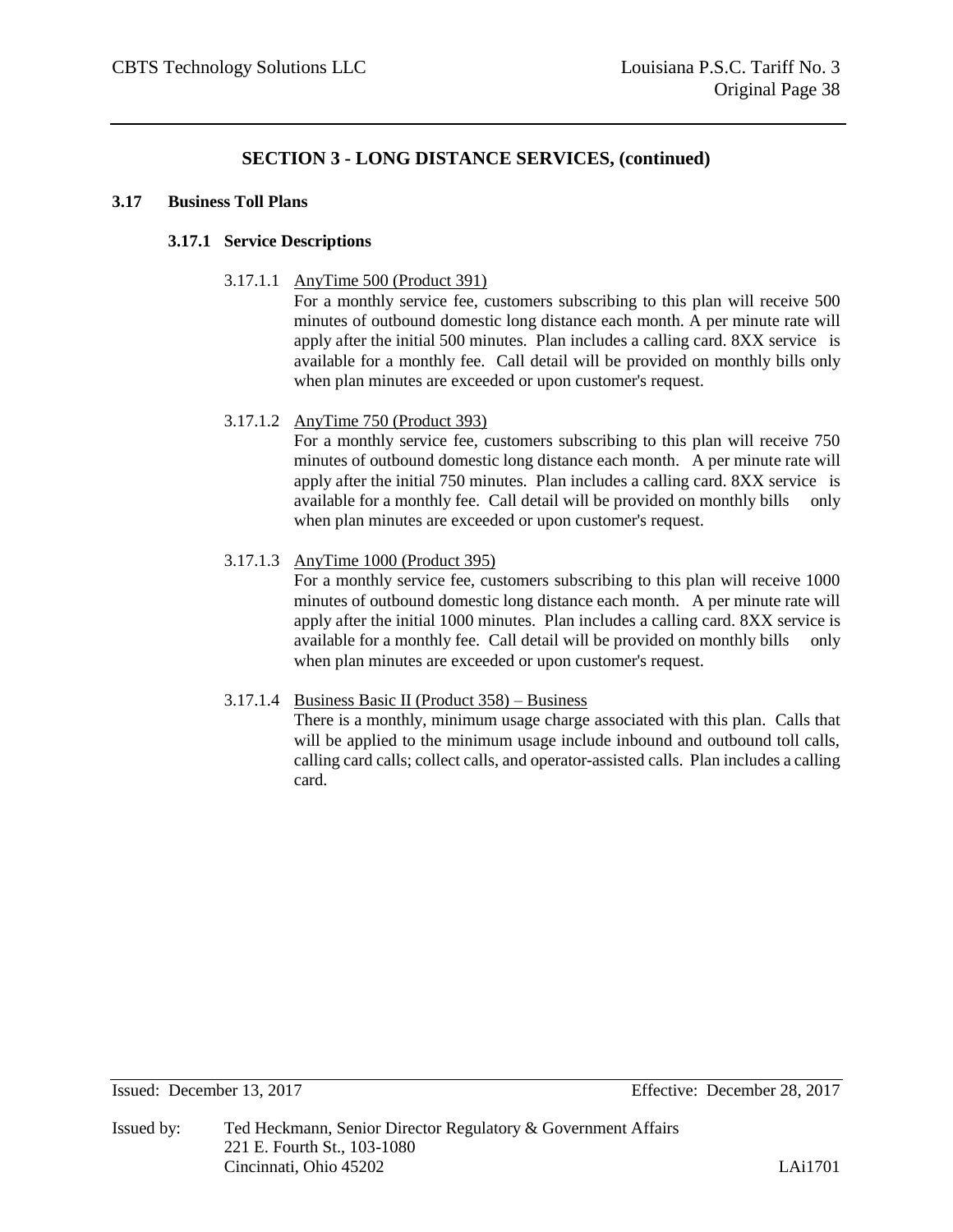#### **3.17 Business Toll Plans (Continued)**

#### **3.17.1 Service Descriptions (Continued)**

#### 3.17.1.5 AnyTime 100 (Product 593)

For a monthly service fee, customers subscribing to this plan will receive 100 minutes of outbound domestic long distance each month. A per minute rate will apply after the initial 100 minutes. Plan includes a calling card. 8XX service is available for a monthly fee. Call detail will be provided on monthly bills only when plan minutes are exceeded or upon customer's request.

#### 3.17.1.6 AnyTime 375 (Product 948)

For a monthly service fee, customers subscribing to this plan will receive 375 minutes of outbound domestic long distance each month. A per minute rate will apply after the initial 375 minutes. Plan includes a calling card. 8XX service is available for a monthly fee. Call detail will be provided on monthly bills only when plan minutes are exceeded or upon customer's request.

#### 3.17.1.7 AnyTime 4000 (Product 475)

For a monthly service fee, customers subscribing to this plan will receive 4000 minutes of outbound domestic long distance each month. A per minute rate will apply after the initial 4000 minutes. Plan includes one inbound 8XX number and a calling card.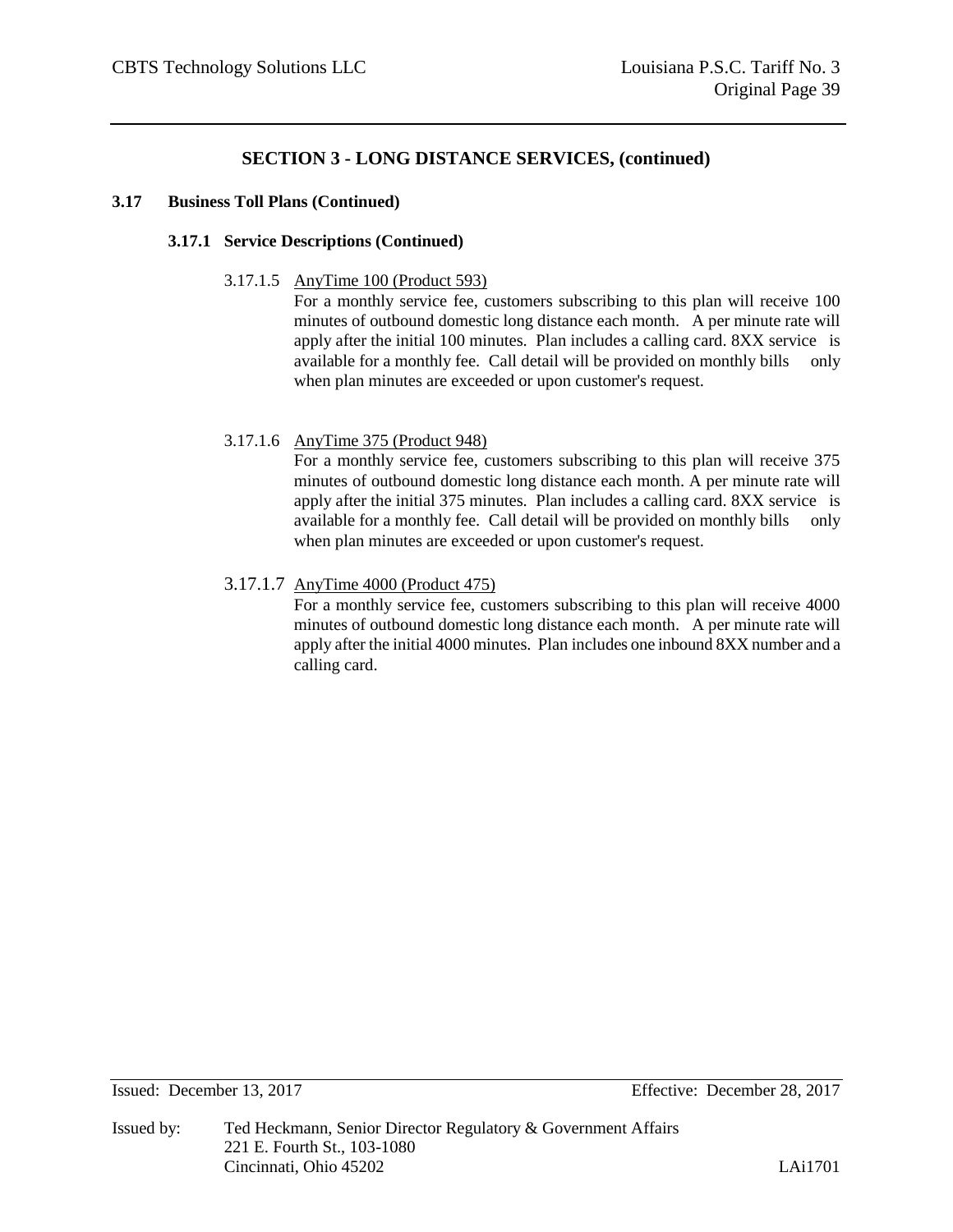#### **3.17 Business Toll Plans (Continued)**

#### **3.17.2 Rates and Charges**

3.17.2.1 AnyTime 500 (Product 391)

|                                                                          | <b>Rates Per Minute</b> |
|--------------------------------------------------------------------------|-------------------------|
| $1+$ Outbound                                                            | \$0.06                  |
| 8XX Inbound                                                              | \$0.06                  |
| Monthly Service Fee: \$20.00                                             |                         |
| Outbound rate applies after the first 500 domestic direct dialed minutes |                         |

3.17.2.2 AnyTime 750 (Product 393)

|                                                                          | <b>Rates Per Minute</b> |
|--------------------------------------------------------------------------|-------------------------|
| $1+$ Outbound                                                            | \$0.06                  |
| 8XX Inbound                                                              | \$0.06                  |
| Monthly Service Fee: \$30.00                                             |                         |
| Outbound rate applies after the first 750 domestic direct dialed minutes |                         |

#### 3.17.2.3 AnyTime 1000 (Product 395)

Rates Per Minute  $1+$  Outbound  $$0.06$ 8XX Inbound \$0.06 Monthly Service Fee: \$40.00 Outbound rate applies after the first 1000 domestic direct dialed minutes

#### 3.17.2.4 Business Basic II (Product 358)

|               |                                      | Rates Per minute |
|---------------|--------------------------------------|------------------|
| $1+$ Outbound |                                      | \$0.09           |
| 8XX Inbound   |                                      | \$0.15           |
|               | Monthly minimum usage charge: \$6.95 |                  |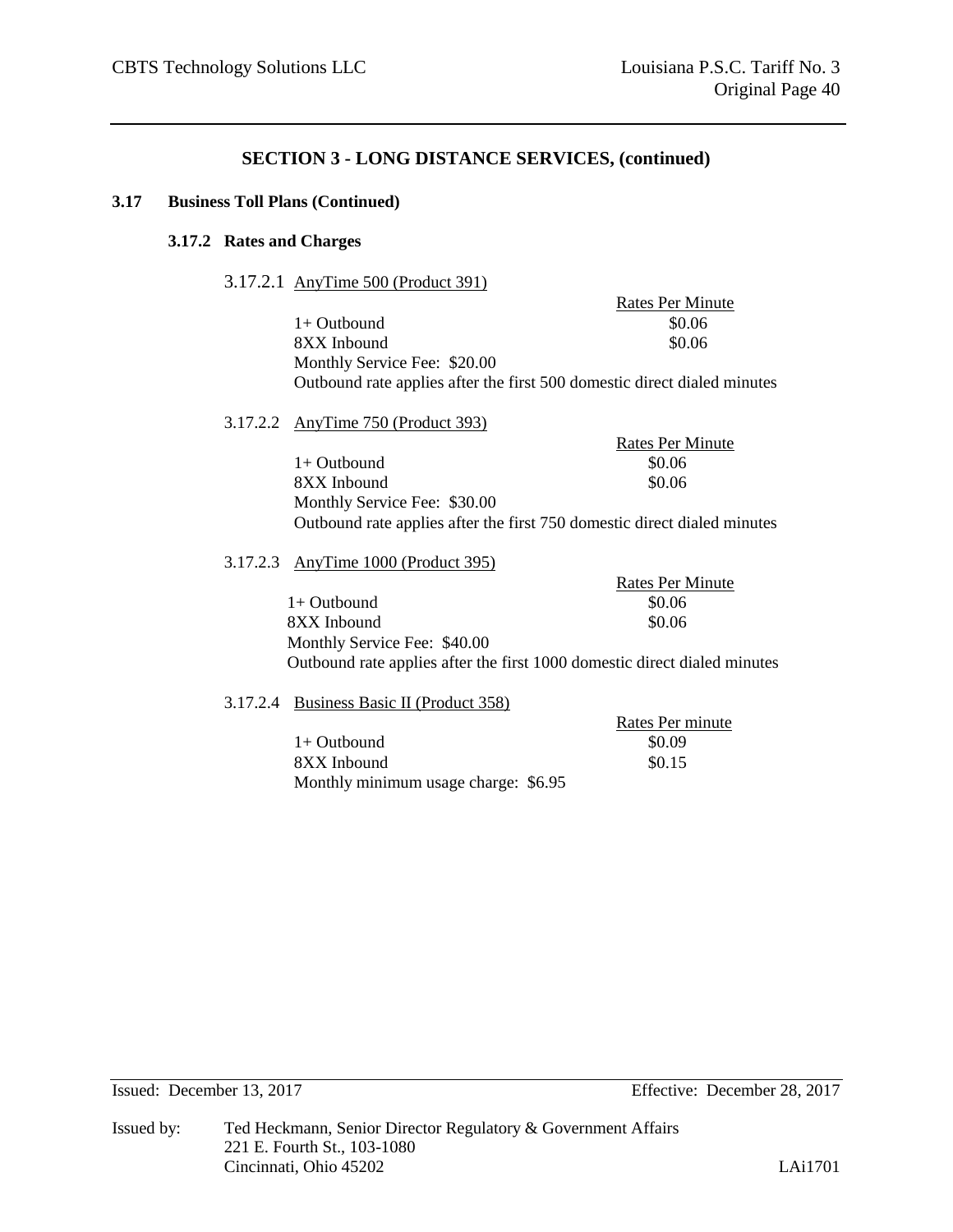#### **3.17 Business Toll Plans (Continued)**

#### **3.17.2 Rates and Charges (Continued)**

3.17.2.5 AnyTime 100 (Product 593)

Rates Per minute  $1+$  Outbound  $$0.07$ 8XX Inbound  $$0.07$ Monthly Service Fee: \$10.00 Outbound rate applies after the first 5000 domestic direct dialed minutes

3.17.2.6 AnyTime 375 (Product 948)

Rates Per minute  $1+$  Outbound  $$0.07$ 8XX Inbound \$0.07 Monthly Service Fee: \$15.00 Outbound rate applies to calls after the first 375 domestic direct dialed minutes

3.17.2.7 AnyTime 4000 (Product 475)

Rates Per minute 1+ Outbound \$0.0375 8XX Inbound \$0.0375 Monthly Service Fee: \$150.00 Outbound rate applies after the first 4000 domestic direct dialed minutes